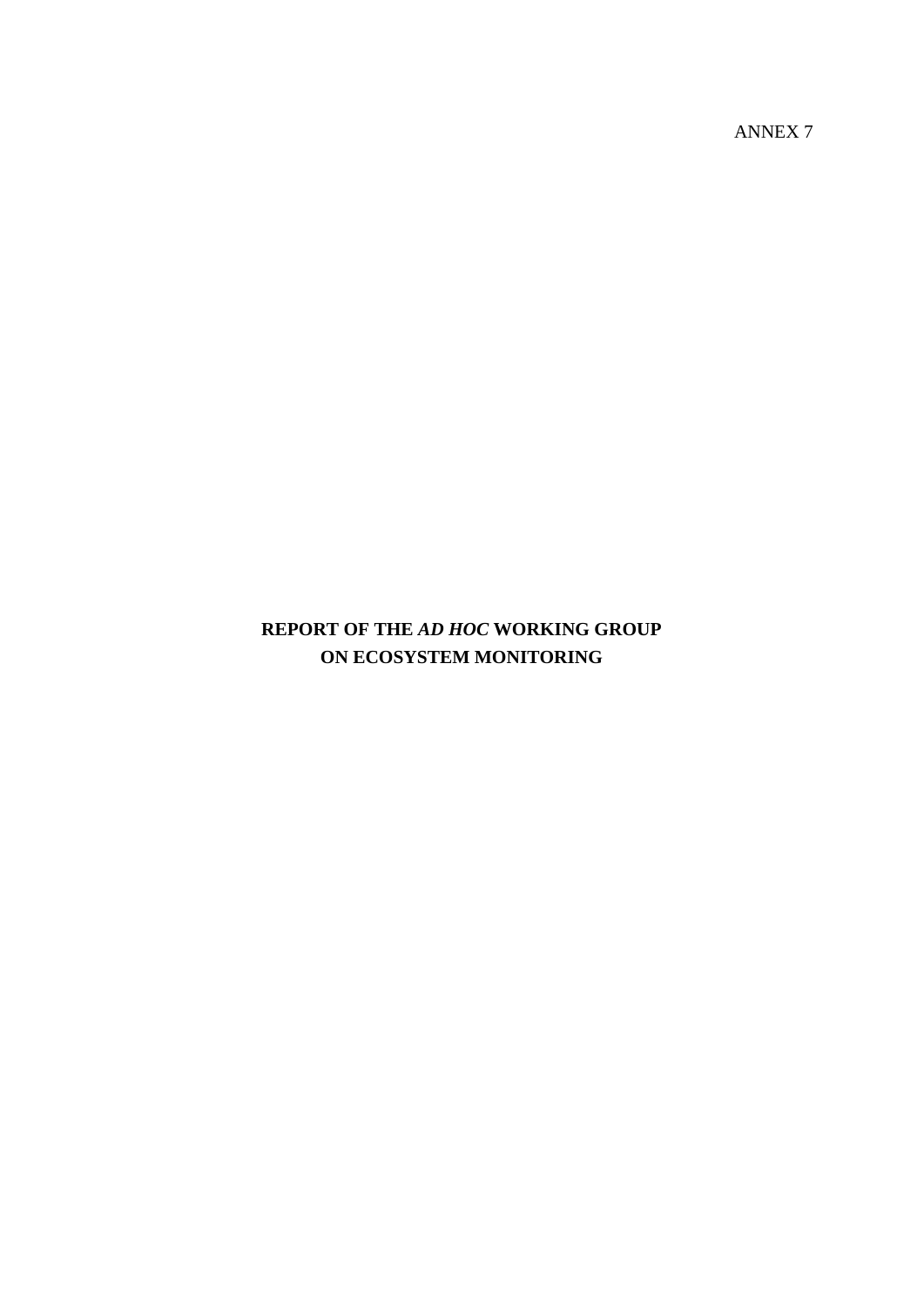# **REPORT OF THE** *AD HOC* **WORKING GROUP ON ECOSYSTEM MONITORING SEATTLE, WASHINGTON USA 6–11 May 1985**

 The Ad Hoc Working Group On Ecosystem Monitoring was established at the 1984 meeting of the Scientific Committee of CCAMLR. As a result of the Group's work during that meeting the Scientific Committee decided that an intersessional meeting of the Working Group be held during 1985 and a draft agenda was prepared (Appendix I).

2. The Scientific Committee accepted an invitation from the National Marine Fisheries Service (NMFS) of the United States to hold the meeting at the National Marine Mammal Laboratory of the NMFS in Seattle.

3. Tie meeting was held from 6 to 11 May 1985.

4. Participants were welcomed by the Director, Northwest and Alaska Fisheries Center, Dr. William Aron, and the Director of the National Marine Mammal Laboratory, Dr. Howard Braham. A list of participants is included as Appendix II.

5. The Convenor, Dr. Knowles Kerry (Australia), opened the meeting and the agenda was adopted. Dr. Kerry explained that while there had been a proposal to revise the draft agenda since the meeting of the Scientific Committee in September 1984, after consultation with members of the Scientific Committee it had been decided to retain the original draft agenda.

# ORGANISATION OF THE MEETING

6. Dr. John Bengtson (USA) and Dr. Darry Powell (CCAMLR Secretariat) were appointed rapporteurs for the Working Group.

7. The Group agreed to work through the first four agenda items in Plenary and to form one sub-group to consider and report on items 5, 6 and 7 in relation to krill, fish and squid as prey and another to consider and report on items 5, 6 and 7 in relation to seals, seabirds and whales as predators.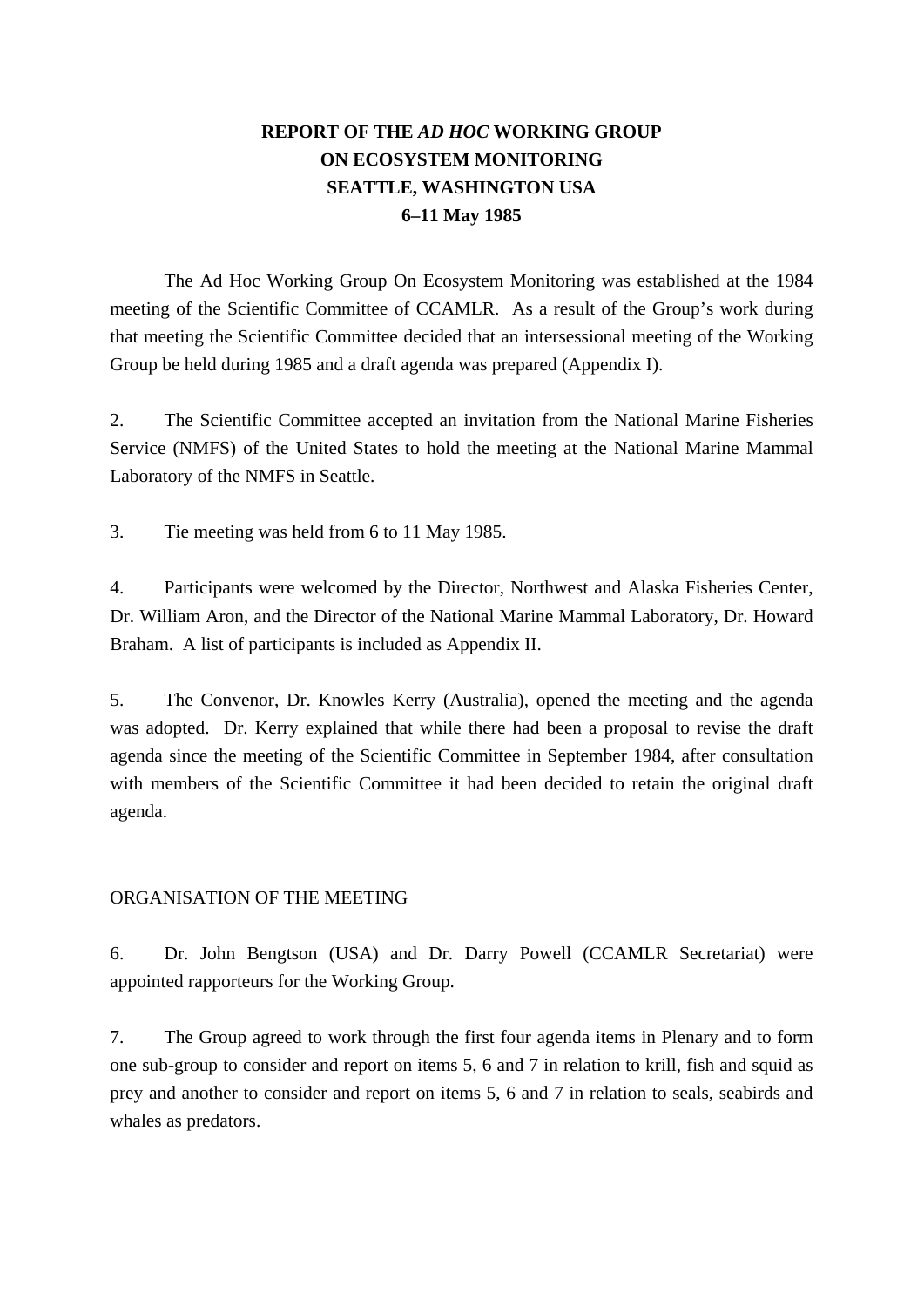8. The Chairman of the Sub-group on Krill, Fish and Squid was Dr. Inigo Everson (UK) and Drs. Denzil Miller (South Africa) and Eugene Sabourenkov (CCAMLR) acted as rapporteurs. The Chairman of the Sub-group on Seals, Seabirds and Whales was Dr. Robert Hofman (USA) and Drs. John Bengtson (USA) and Darry Powell (CCAMLR) were rapporteurs. The reports of the Sub-groups were presented in SC-CAMLR-IV/7. Several documents were used as a reference for discussions and some papers were tabled at the meeting. A list of documents is in Appendix III.

9. The Chairman invited Dr. D. Siniff, the Co-Convenor of the SCAR Group of Specialists on Seals, and Dr. W.R. Siegfried, the Chairman of the BIOMASS Working Party on Bird Ecology, to present summaries of the responses of their respective groups to the questions posed by the CCAMLR Scientific Committee on the use of Antarctic Seals and birds as indicator species. (See SC-CAMLR-IV/7, Annex VI).

10. The Secretariat was asked to thank the Scar Group of Specialists on Seals and the BIOMASS Working Party on Bird Ecology for their valuable submissions.

# OBJECTIVES OF ECOSYSTEM MONITORING

11. The objective of ecosystem monitoring in relation to the Antarctic Marine Living Resources was defined by the group as follows:

• to detect and record significant changes in critical components of the ecosystem, to serve as a basis for the Conservation of Antarctic Marine Living Resources. The monitoring system should he designed to distinguish between changes due to the harvesting of commercial species and changes due to environmental variability, both physical and biological.

12. Bearing in mind the intent of Article II of the Convention for the Conservation of Antarctic Marine Living Resources, it was recognised that it is important to identify and evaluate selected organisms as potential agents for monitoring changes in the structure and functioning of Southern Ocean ecosystems at various spatial scales.

13. The critical consumer species were deemed to be seals, seabirds and whales, and the selection of species (indicator species) for monitoring was restricted to those which may show quantifiably significant changes in the parameters monitored as a result of the decreased availability of prey.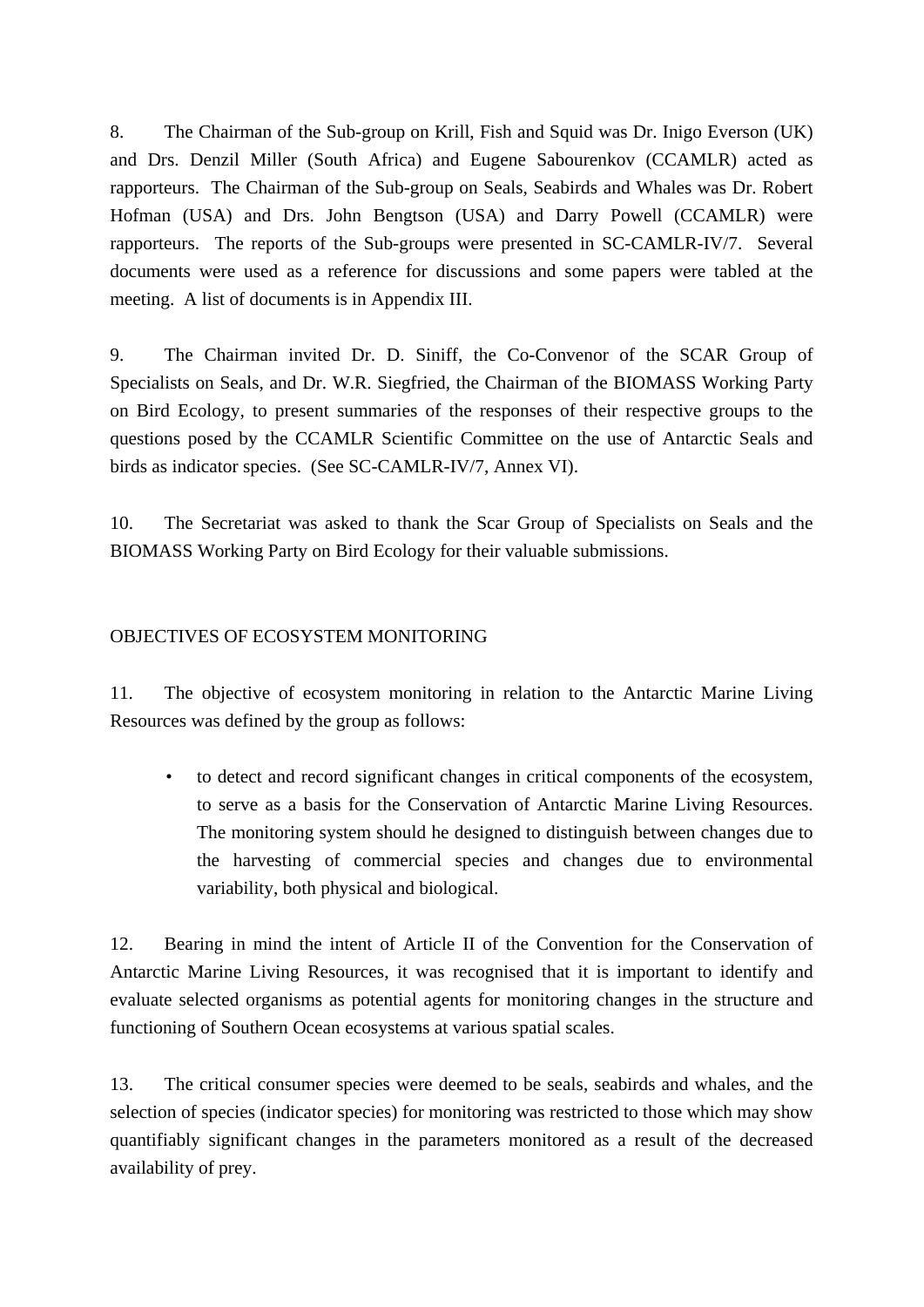14. Discussions on prey were focussed primarily on the evaluation of how the availability of prey species ray affect certain predators.

15. Thus ecosystem monitoring was considered to consist of two facets:

- (a) the monitoring of parameters of indicator species (of seals, seabirds and whales)
- (b) the monitoring of harvested species (krill, fish and squid) and other species capable of reflecting change, as an aid to understanding the nature and cause of any observed change.

# COMPONENTS OF AN ECOSYSTEM MONITORING PROGRAM

16. The components needed for the development of an ecosystem monitoring program were considered by the Sub-group on Krill, Fish, and Squid and the Sub-group on Seabirds, Pinnipeds, and Cetaceans. The following section briefly reviews the highlights of their discussions.

# Species

17. The major criteria used to select predator species thought to be best suited for ecosystem monitoring were:

- specialist predators on the critical prey components identified;
- wide geographic distribution;
- importance in the ecosystem;
- feasibility of study (ease to approach, handle, observe);
- knowledge of general biology;
- availability of baseline data at one or more sites.

18. Of all the Antarctic pinniped, seabird, and cetaceans, the following species were identified as those most likely to be useful as indicators of changes in food availability:

- Crabeater seal
- Antarctic fur seal
- Adelie penguin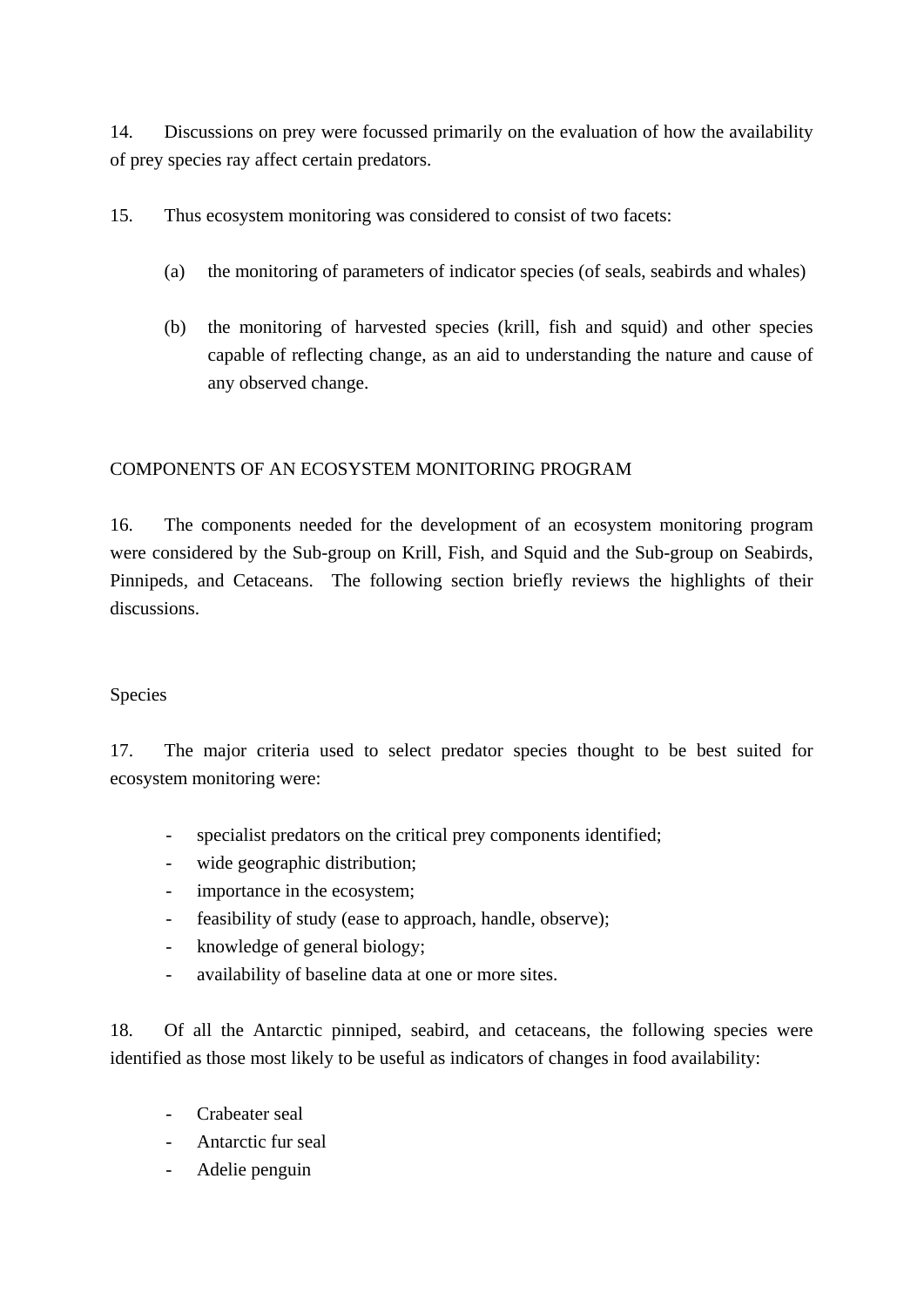- Chinstrap penguin
- Macaroni penguin
- Minke whale

19. Of the Antarctic krill, fish, and squid species that were evaluated for inclusion in ecosystem monitoring programs, the following were considered to be of most immediate and direct relevance with respect to the predators identified:

- *Euphausia superba*
- *Pleuragramma antarctic*
- Early life stages of fish

20. The Minke whale as a potential indicator of the effects of krill harvests was discussed. However within the framework set by the group at this time, it was not given high priority compared with other species identified for monitoring. The Group recommends that the Scientific Committee of CCAMLR consult with the International Whaling Commission to determine whether and how Minke whales or other cetaceans might function as indicators of krill availability as well as the general status of the Antarctic marine ecosystem.

# Parameters

21. The parameters within each species group were selected taking into account trophic level, behavior, longevity, sensitivity, and measurability.

22. For food and associated species, the major parameters are the distribution, abundance and availability of the important prey species. The methods available for assessing these are direct sampling using hydroacoustics, a variety of nets or by utilising data from commercial fisheries.

23. Data relating to prey species required for integrated prey/predator monitoring programs would be obtained principally from regular standardised research cruises, but commercial catch and effort data and biological sampling of commercial catches would also be important. Analyses of catch/effort data and age/length structure would be important in contributing to estimations of prey stock abundance. The Group noted that the CCAMLR Workshop on the Use of Catch Per Unit Effort in Krill Stock Assessments and the meeting of the Ad Hoc Working Group on Fish Stock Assessment, both to be held in August 1985, have been asked to consider *inter alia* the question of spatial and temporal scales for the collection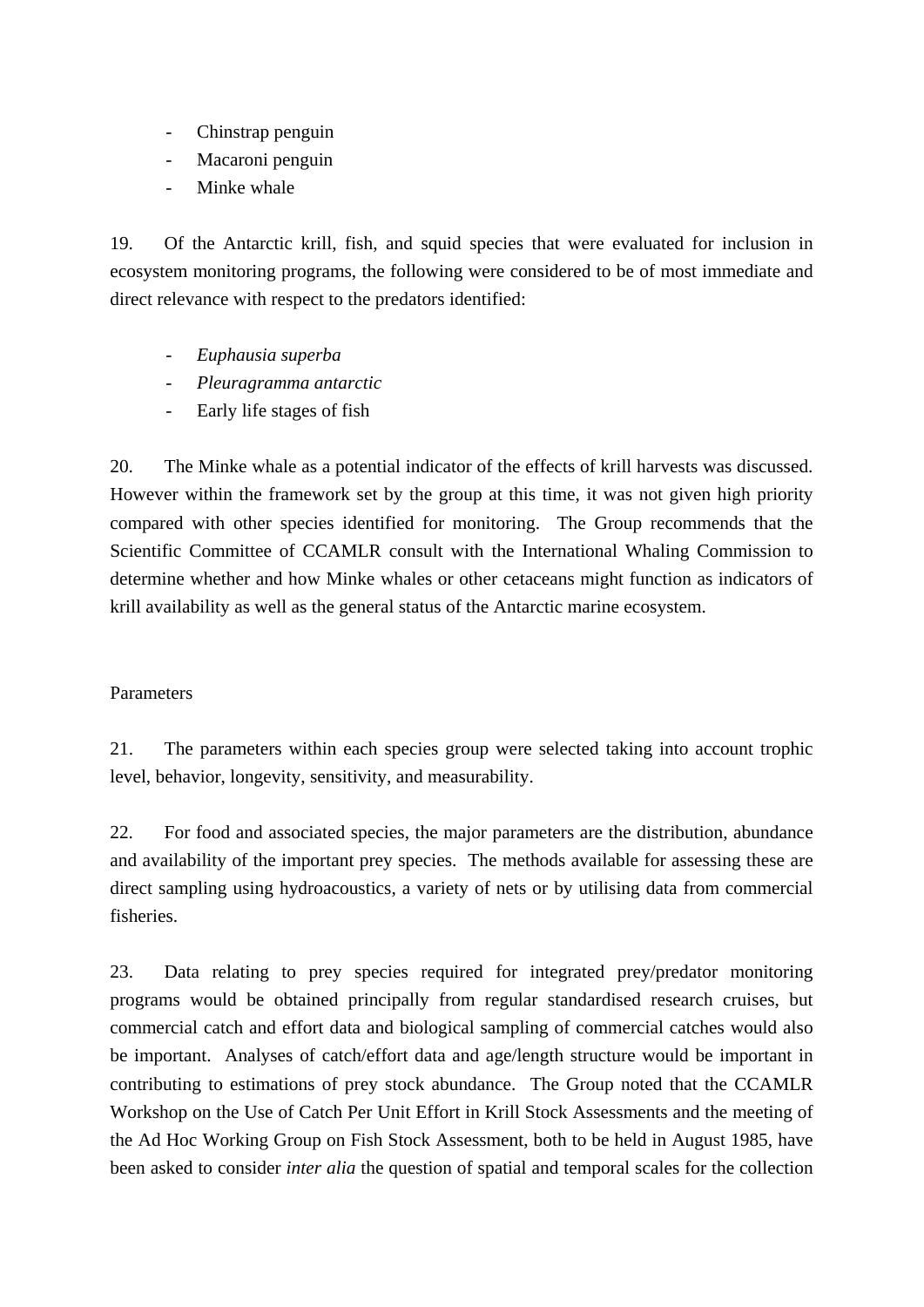of commercial fisheries data. In this connection the Group agreed that for the purposes of ecosystem monitoring, it would be desirable to have commercial fisheries data collected on as fine a scale as practicable, preferably by the location of each haul.

24. Four broad categories of parameters for predator species were identified for their potential to respond to environmental changes:

- Reproduction
- Growth and condition
- Feeding ecology and behavior
- Abundance and distribution

Within each of these categories, variables were selected for sensitivity to environmental changes in the short or long-term, and on local and regional scales. The feasibility of measuring variables and detecting changes were also considered. On this basis, a list of parameters was drawn up. Some of these are already in use, whereas others having potential require further development (see Tables 3 and 4 in the subsequent sections of the Report).

# Spatial and Temporal Scales

25. Temporal and spatial scales were considered of fundamental importance in the collection and interpretation of monitoring data. It is thus imperative that these features be taken into account during the design and planning of ecosystem monitoring programs.

26. In particular, it was considered important to define these scales for variables relating to predators, prey, the environment, and interactions among these variables. Such scales are particularly important in the investigation of cause and effect relationships in monitoring programs. The scales need not be the same for all the components within a particular monitoring program.

27. The temporal scale is crucial both in terms of the longevity of phenomena, the lag time for some changes to occur and be detected, and the time needed to detect trends in these changes. Natural phenomena and responses to these events range in scale from the short-term (days) through the medium-term (months) to the long-term (years).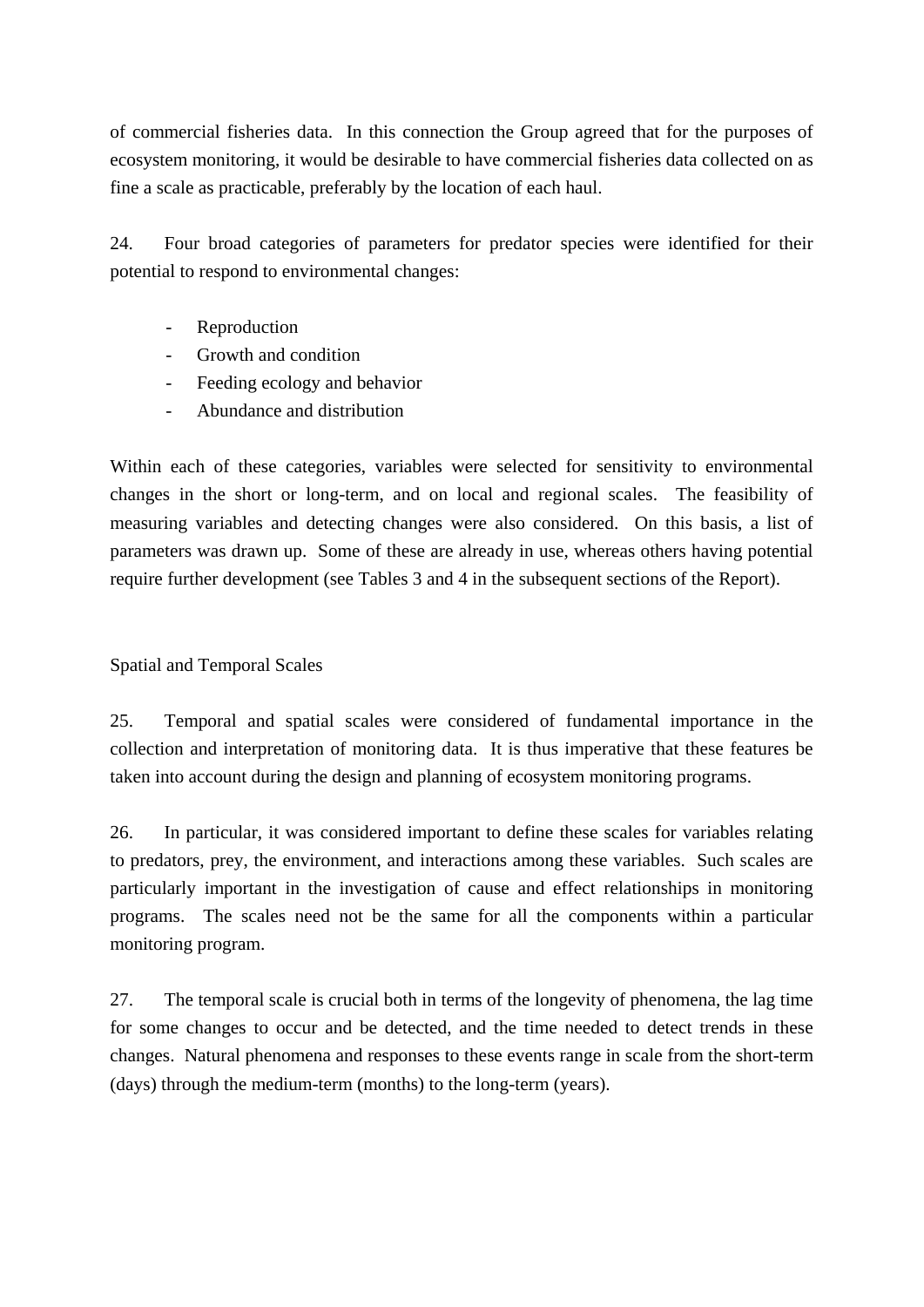28. For the purposes of monitoring within the Antarctic marine ecosystem, the most relevant spatial scales are considered to range from local (10's of km) to regional (1000's of km). In addition the micro-scale distribution (metres) of prey species will be important in determining their availability to predators.

29. For integrated studies of both predators and prey, collection of simultaneous data is essential. Depending on the variables and interactions being monitored, simultaneous studies may include elements with short, medium, and long-term variation as well as local and regional scales. Local evaluations of short-tern phenomena as well as regional assessments of medium to long-term phenomena would both constitute simultaneous measurements.

## Areas and Sites

30. The Group considered and evaluated the suitability of potential areas and sites for ecosystem monitoring programs. Potential locales were considered on the basis of their utility in monitoring critical prey and predator components of the ecosystem. The following criteria guided the evaluation of various sites:

- The need for a geographical coverage of the Convention area;
- Presence of critical components of the ecosystem;
- Influence of specific predators or predator groups;
- Proximity to concentrations of selected prey;
- Presence of species capable of being monitored;
- Presence or absence of fishing operations in the vicinity;
- Logistics;
- Availability of baseline data;
- The presence of discrete regions or ecotypes in terms of physical /biological attributes.

31. In addition, it was deemed essential to conduct monitoring activities in open ocean, pack ice, and land-based habitats. It was also emphasised that in order to incorporate important elements of various temporal and spatial scales (i.e., local, regional, long and short lag times) into monitoring schemes, it was highly desirable to monitor several species of predators and prey rather than single species.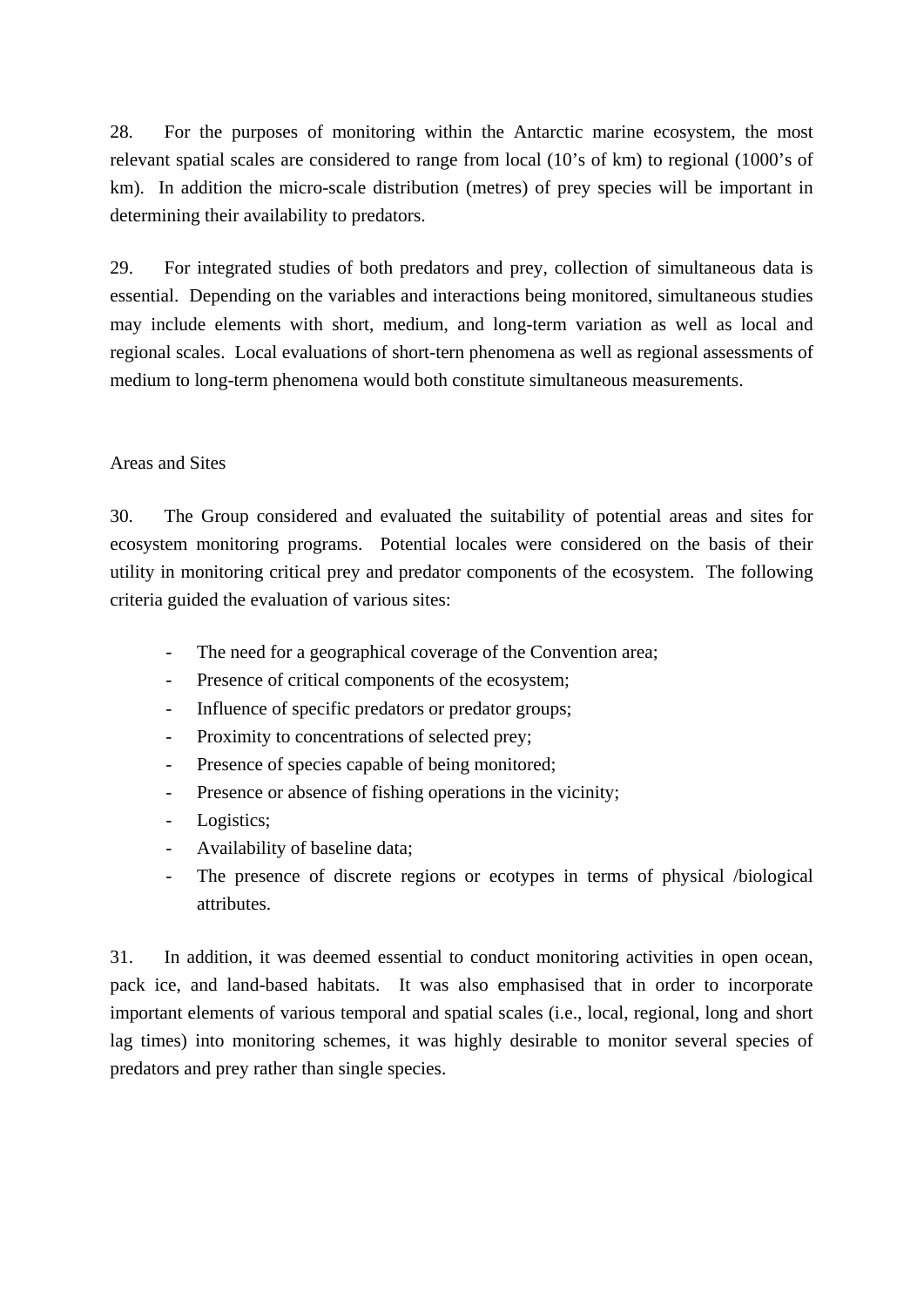32. A total of 13 areas and sites were identified as having promise for monitoring programs and their relative merits were summarised. (Table 1 and Figure 1). Each locale can be placed in one of three categories: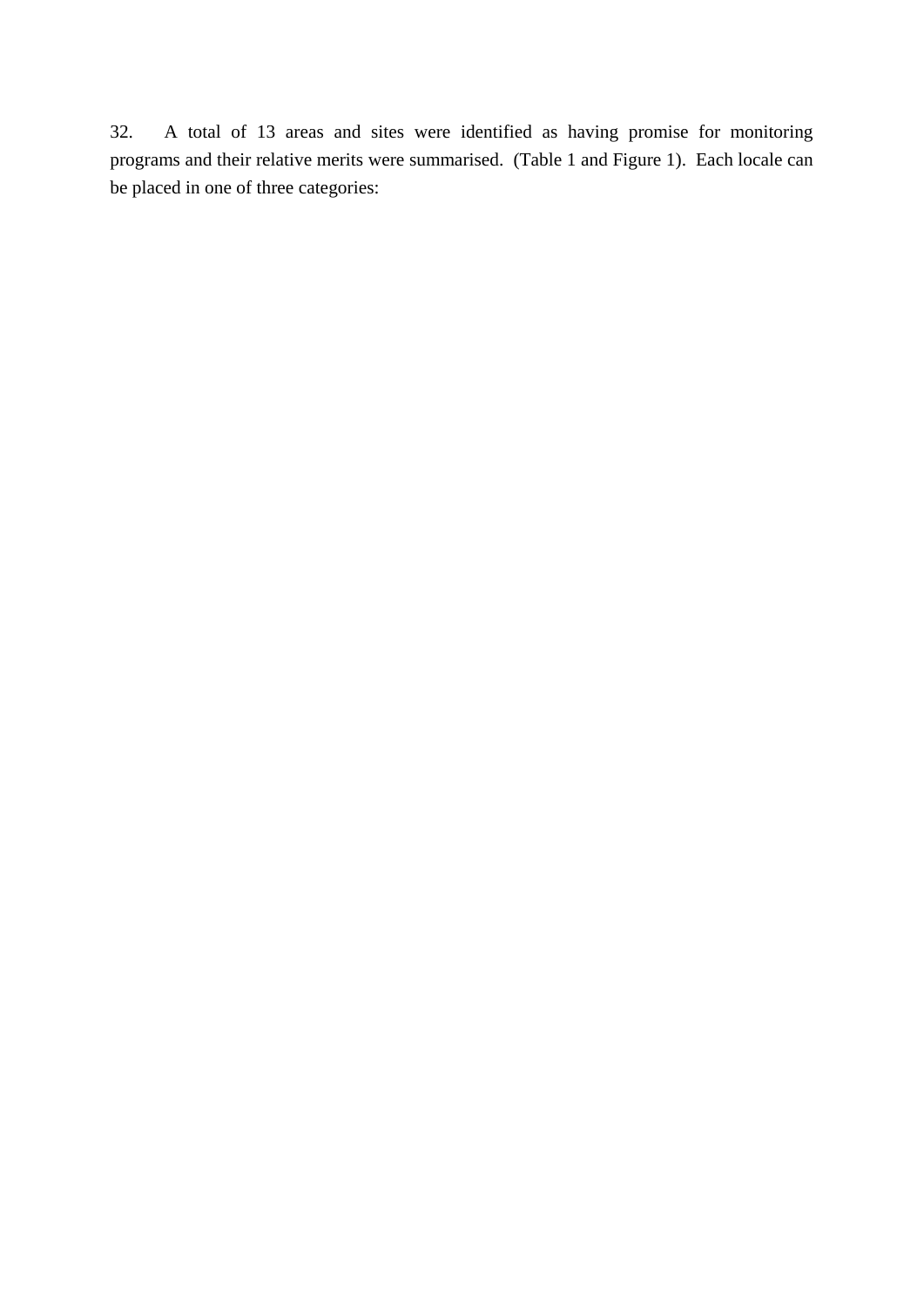| Area                                                                  | Presence Species          |                                                                      |                                                                      | <b>Baseline</b>                                                 |                                                    | Fishery<br>on prey        | Discrete<br>-ness       | Logistics                                    |                      |
|-----------------------------------------------------------------------|---------------------------|----------------------------------------------------------------------|----------------------------------------------------------------------|-----------------------------------------------------------------|----------------------------------------------------|---------------------------|-------------------------|----------------------------------------------|----------------------|
|                                                                       | Prey                      | Predators                                                            | Prey                                                                 | Predators                                                       |                                                    | (since<br>1975)           |                         | Land                                         | Ships                |
| Prydz Bay*<br>55-85°E                                                 | Krill<br>Pleuragramm<br>a | Adelie<br>Crabeater<br>Minke                                         | $K +$<br>P<br>$+$                                                    | $\mathbf{A}$<br>CR<br>M                                         | $^{+}$<br>$\overline{\phantom{0}}$<br>$^{++}$      | Krill                     | Yes                     | Davis<br>Mawson                              | R.V.<br>F.V.         |
| Capes<br>Hallett-Adare                                                | Krill<br>Pleuragramm<br>a | Adelie<br>Crabeater<br>Minke                                         | $\bf K$<br>$(+)$<br>P<br>$+$                                         | $\mathbf{A}$<br><b>CR</b><br>$\mathbf M$                        | $\ddot{}$<br>$(+)$<br>$\! + \!$                    | Krill-<br>Boundar<br>y    | $\overline{?}$          | Hallett                                      | R.V.<br>S.V.         |
| <b>Bransfield Strait</b><br>(Palmer,<br>Elephant,<br>S. Shetland Is.) | Krill<br>Pleuragramm<br>a | Adelie<br>Chinstrap<br>Furseal<br>Crabeater<br>Minke                 | K<br>$+++$<br>$\mathbf{P}$<br>$\equiv$                               | $\mathbf{A}$<br>$\mathcal{C}$<br>${\bf F}$<br>CR<br>$\mathbf M$ | $+++$<br>$++$<br>$(+)$<br>$+++$                    | Krill<br>Demersal<br>fish | N <sub>o</sub>          | Many                                         | R.V.<br>F.V.<br>S.V. |
| South Georgia Is.                                                     |                           | Macaroni<br>Fur seal                                                 | $K$ +++                                                              | MC<br>F                                                         | $^{+++}$<br>$+++$                                  | Krill<br>Demersal         | N <sub>o</sub>          | Bird Is.                                     | R.V.<br>F.V.         |
| Bouvet Is.<br>(South to<br>continent)                                 |                           | Macaroni<br>Chinstrap<br>Fur seal<br>Crabeater<br>Minke              | $K +$                                                                | MC<br>$\mathcal{C}$<br>$\boldsymbol{\mathrm{F}}$<br>CR<br>M     | $(+)$<br>$(+)$<br>$(+)$<br>$(+)$<br>$\overline{?}$ | N <sub>o</sub>            | $\overline{?}$          | <b>SANAE</b><br>Neumayer                     | R.V.<br>S.V.         |
| S. Sandwich Is.                                                       |                           | Chinstrap<br>(Adelie)<br>Crabeater                                   | N <sub>o</sub>                                                       | No                                                              |                                                    | No                        | N <sub>o</sub>          | N <sub>o</sub>                               | N <sub>o</sub>       |
| S. Orkney Is.                                                         | Krill<br>Pleuragramm<br>a | Adelie<br>Crabeater<br>Minke                                         | K<br>$+$<br>P<br>$\overline{\phantom{0}}$                            | $\mathbf C$<br>A<br>CR                                          | $++$<br>$++$<br>$\ddot{}$                          | Krill<br>Demersal<br>fish | N <sub>o</sub>          | Signy<br>Orcadas                             | R.V.<br>F.V.<br>S.V. |
| Wilkes Land<br>100-145°E                                              | Krill<br>Pleuragramm<br>a | Adelie<br>Crabeater<br>Minke                                         | K<br>$+$<br>P<br>$\equiv$                                            | $\mathbf{A}$<br>CR<br>$\mathbf M$                               | $+$<br>$\equiv$                                    | Krill                     | $\overline{?}$          | Dumont<br>D'Urville<br>Casey                 | R.V.<br>F.V.<br>S.V. |
| Syowa                                                                 | Krill<br>Pleuragramm<br>a | Adelie<br>Crabeater<br>Minke                                         | K<br>$+$<br>P<br>$\gamma$                                            | $\mathbf{A}$<br><b>CR</b><br>$\mathbf M$                        | $^{+}$<br>$+$<br>$(+)$                             | Krill                     | $\overline{?}$          | Syowa<br>Molodezh<br>-naya                   | R.V.<br>F.V.<br>S.V. |
| Southern Ross<br>Sea                                                  | Pleuragramm<br>a          | Adelie<br>Crabeater<br>Minke                                         | $P +$                                                                | $\mathbf{A}$<br>CR<br>$\mathbf M$                               | $+++$<br>$(+)$<br>$^{+}$                           | No                        | South of<br>75°S<br>Yes | Many                                         | Many                 |
| Sea Area west of<br>Ant. Penins.<br>(Palmer to<br>Peter I Is.)        | Krill<br>Pleuragramm<br>a | Adelie<br>Crabeater $\begin{vmatrix} P & (+) \end{vmatrix}$<br>Minke | $K +$                                                                | $\mathbf{A}$<br>${\sf CR}$<br>M                                 | $(+)$<br>$^{++}$<br>$+$                            | Krill                     | N <sub>o</sub>          | Faraday<br>Rothera<br>San.<br>Martin         | R.V.<br>F.V.         |
| Southern*<br>Weddell Sea<br>(South of $70°S$ )                        | Krill<br>Pleuragramm<br>a | Crabeater<br>Minke                                                   | $K +$<br>P<br>$+$                                                    | CR<br>M                                                         | $(+)$<br>$+$                                       | No                        | Yes                     | Neumayer<br>Belgrano<br>Dryzhnay<br>a Halley | R.V.<br>S.V.         |
| Amundsen-*<br>Bellingshausen<br>Seas                                  | Krill<br>Pleuragramm<br>a | Crabeater<br>Adelie<br>Minke                                         | $\bf K$<br>$\overline{\phantom{m}}$<br>P<br>$\overline{\phantom{m}}$ | CR<br>$\mathbf{A}$<br>M                                         | $\boldsymbol{+}$<br>$+$<br>$\boldsymbol{+}$        | Krill                     | $\overline{?}$          | No                                           | F.V.                 |

#### TABLE 1: SITES CONSIDERED FOR ECOSYSTEM MONITORING

#### Abbreviations:

- A Adelie penguin K Krill
- 
- 
- 
- $M -$  Minke whale
- 
- $P$  Pleuragramma antarcticum<br>RV Research Vessels
- C Chinstrap penguin RV Research Vessels
- F Fur seal FV Fisheries vessels
- CR Crabeater seal SV Support vessels

Rates of baseline existence:  $-$ ,  $(+)$ ,  $+$ ,  $++$ ,  $++$ <br>lowest highes  $highest$ 

\* Priority Pack-ice Area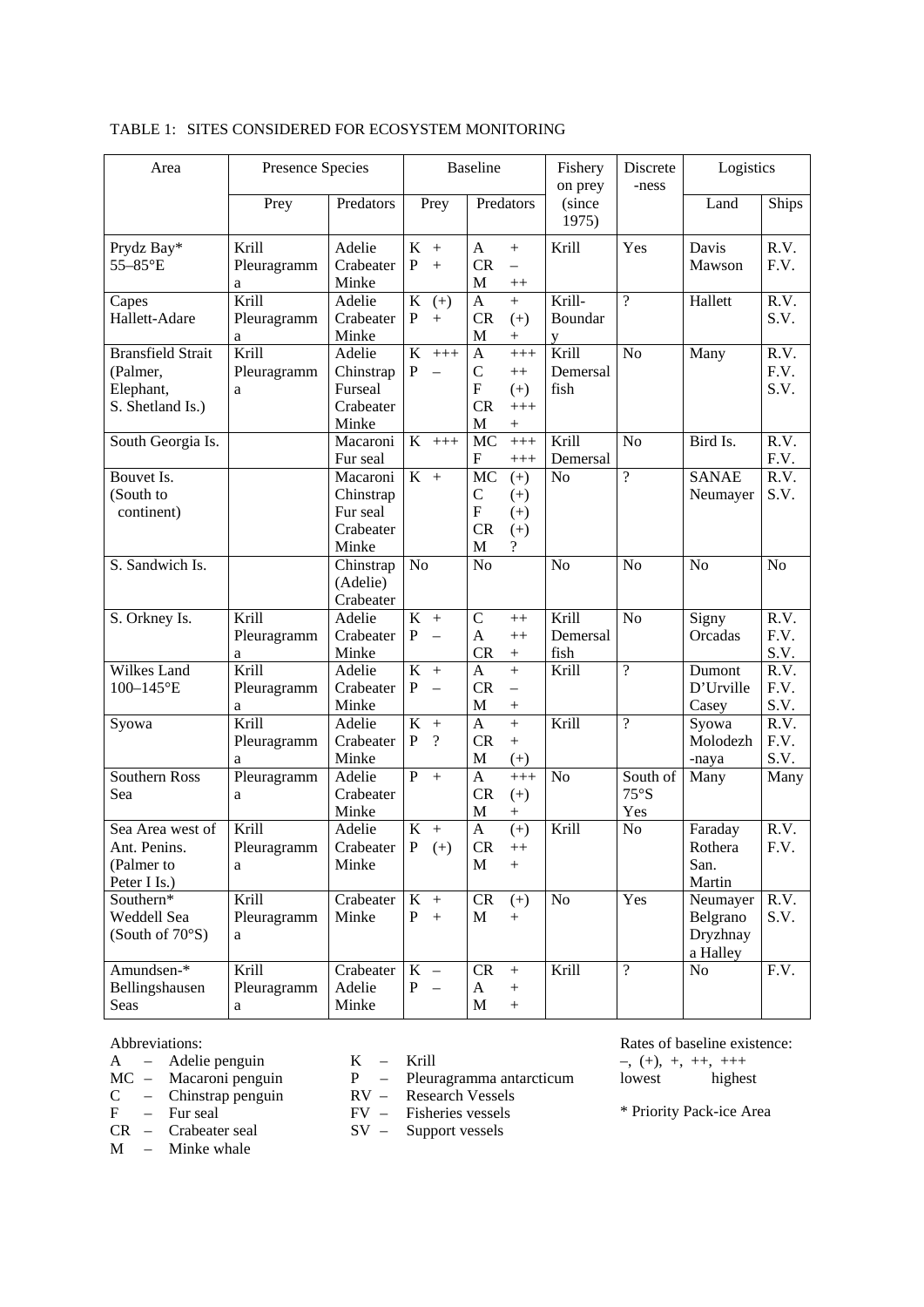

Figure 1: Sites and approximate areas suggested for Antarctic ecosystem monitoring programs. Locations were defined by the three categories listed below.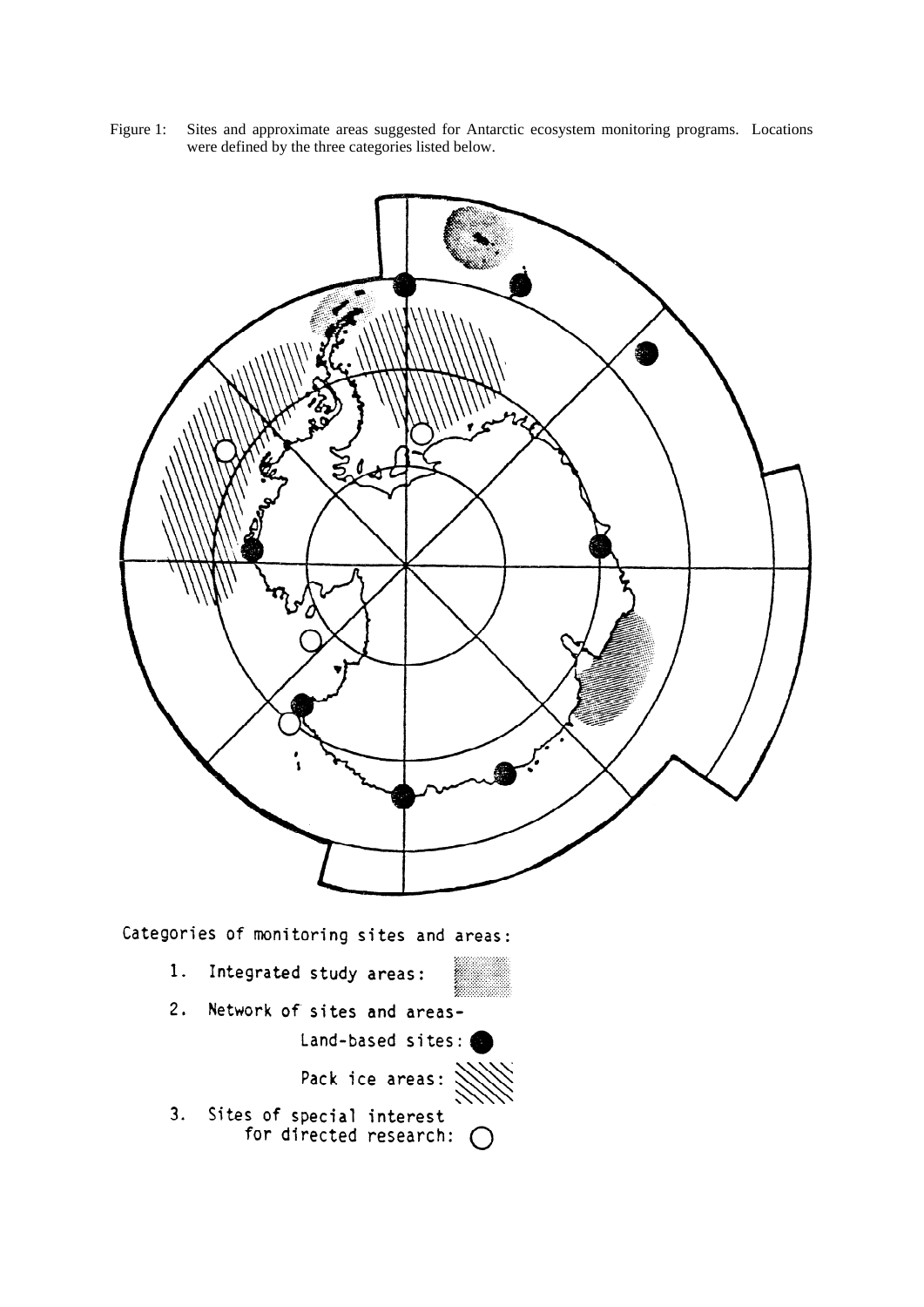# (a) Integrated study areas

33. A high priority is placed on the initiation of integrated ecosystem monitoring programs focussed in selected areas. Such programs would combine directed research and monitoring studies of predators and prey in open water, pack ice areas, and onshore. These programs would include simultaneous work on local predator–prey dynamics.

34. The areas recommended as a first priority are:

- Prydz Bay
- Bransfield Strait
- South Georgia

35. An integrated study area recommended as a second priority is the zone comprised of Bouvet Island south to the Antarctic continent.

(b) Network of sites and areas

36. To complement the intensive research and monitoring efforts proposed for the integrated study sites, it is recommended that selected land-based sites and pack ice areas be chosen to form a monitoring network. Activities at network locales would focus principally on predators, but some understanding of local food availability would also be desirable. The sites would provide comparative data for sites inside integrated study areas. The following sites and locales are recommended:

# Land-based

- Cape Hallett/Adare
- Bouvet Island
- South Sandwich Islands
- South Orkney Islands
- Wilkes Land (Casey, Dumont D'Urville)
- Syowa Station
- Cape Shepard (Amundsen Sea)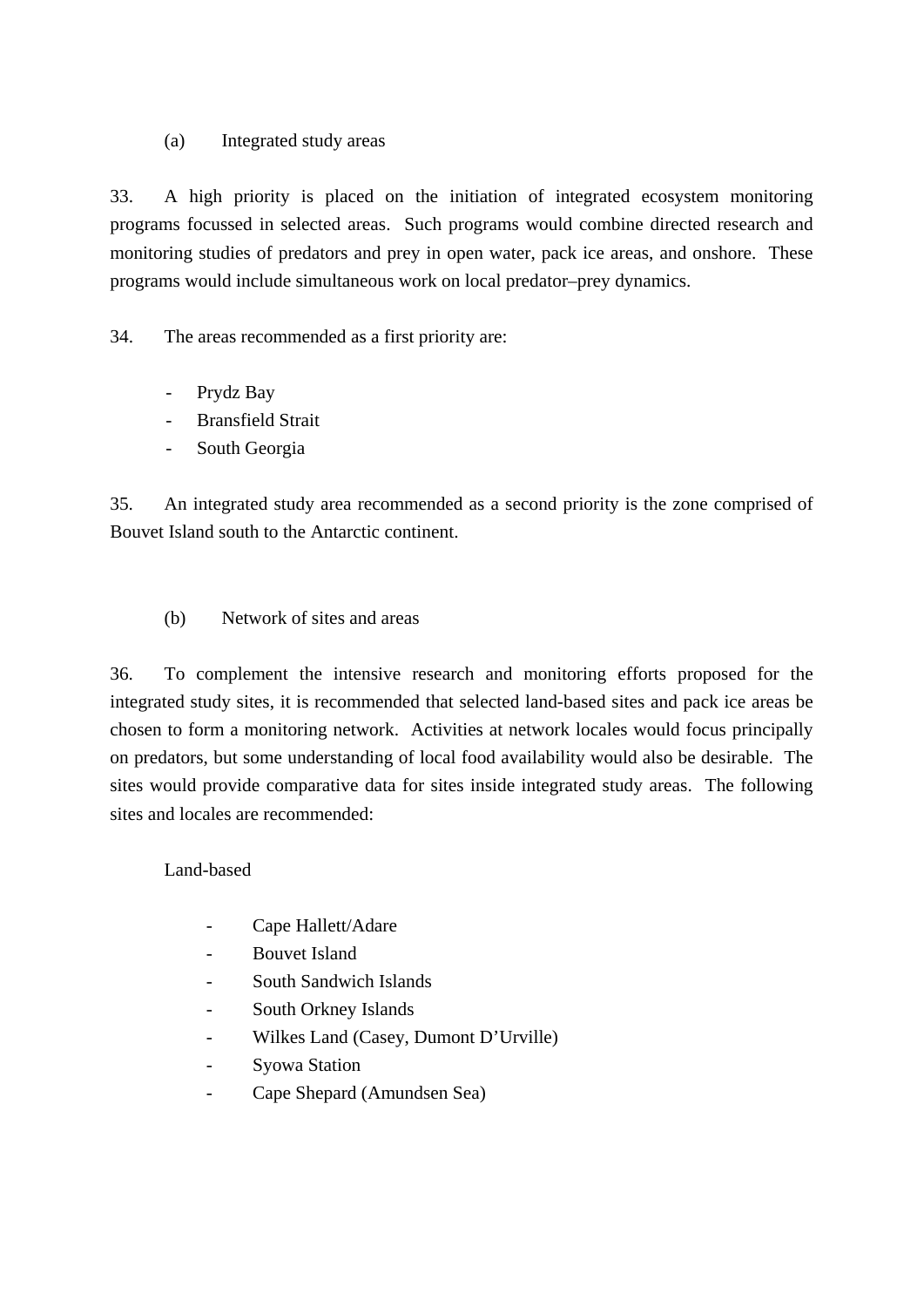## Pack ice:

- Weddell Sea
- Bellingshausen/Amundsen Seas
- (c) Sites of special interest for directed research

37. There are several sites that are particularly well-suited to addressing specific research questions relating to ecosystem monitoring. Investigating these questions will provide data important to understanding the dynamics of predator prey interactions observed in the integrated study areas and network sites. The following sites are recommended as desirable locations for the initiation of directed ecological research in support of ecosystem monitoring:

- Cape Hallett/Cape Adare: This site is located adjacent to the Ross Sea, near the boundary between shelf areas and the adjacent pelagic system. Monitoring penguins at this boundary zone could provide insights into prey switching;
- Southern Ross Sea: This high latitude site may provide insight into interactions between *Pleuragramma* and *E. crystallorophias* and local predators such as Adelie penguins, crabeater seals, and possibly minke whales;
- Southern Weddell Sea: This is a particularly important area for crabeater seals, including its interactions with both *E. superba* and *E. crystallorophias*. This would be a useful area to investigate the stock segregation of crabeater seals. Important aspects of predator/prey interactions with *Pleuragramma* could be studied here. (The sea area to the west of the Antarctic Peninsula is of interest for similar reasons, but was accorded lower priority);
- Bellingshausen/Amundsen Seas: The best survey data for crabeater seals are available from this area. It is an important site for dedicated ship surveys for crabeater seal censuses, collections, and studies of stock segregation.

## General considerations

38. It was noted there was a need to evaluate the effects of physical and biological factors on the abundance and distribution of both predator and prey species. Table 2 lists major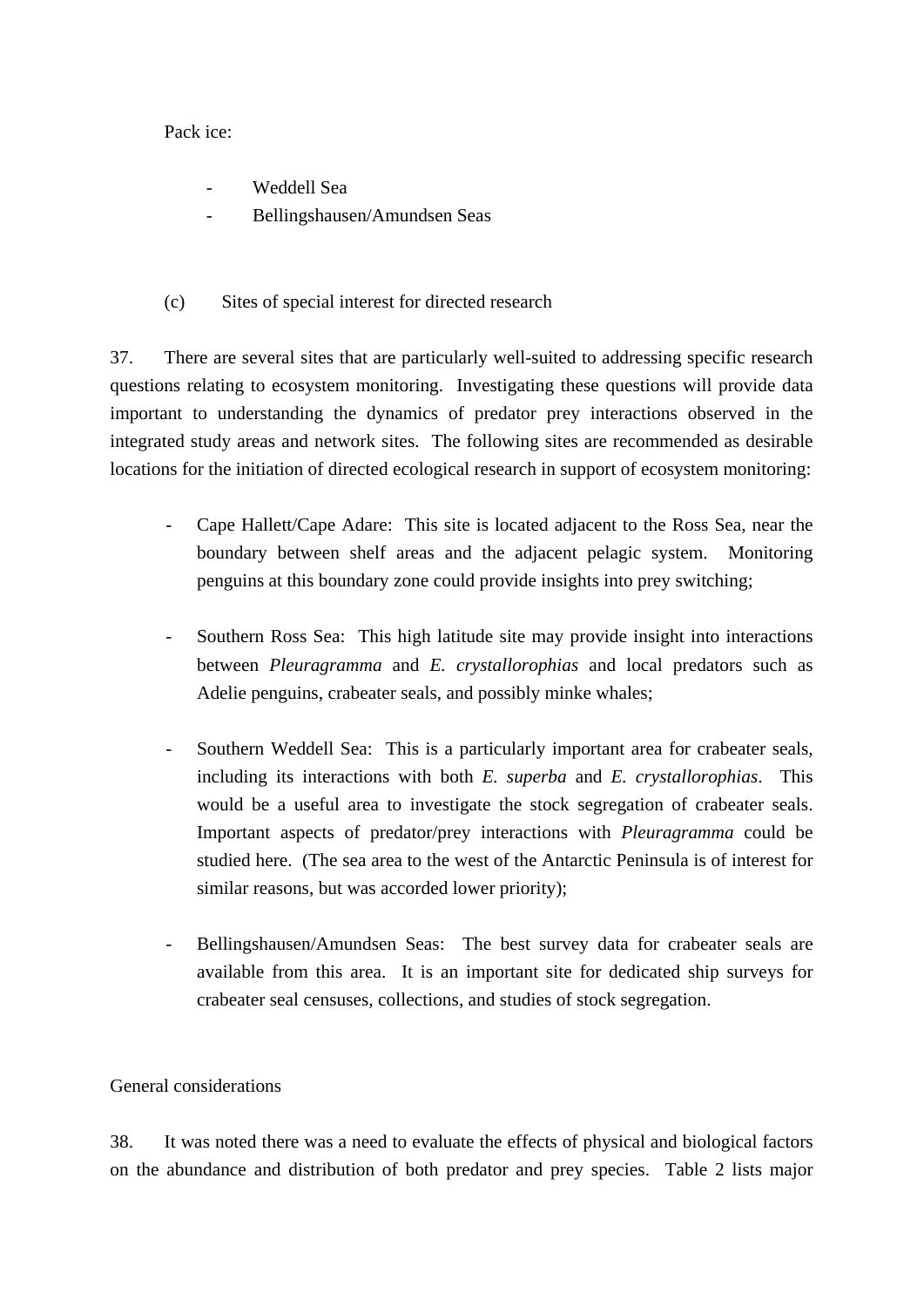hydrographic features which should be investigated in relation to temporal and spatial scale effects on the availability of prey to predators in selected monitoring areas. In this respect the need for information on seasonal ice cover and the formation of polynyas was stressed.

| Monitoring Area                             | Macroscale feature<br>(1000's km)        | Mesoscale feature<br>(100's km)                                 | Microscale feature<br>$(10 \text{ km})$ |
|---------------------------------------------|------------------------------------------|-----------------------------------------------------------------|-----------------------------------------|
| Prydz Bay                                   | East Wind and West<br><b>Wind Drifts</b> | Gyre                                                            | ice-edge<br>frontal<br>circulation      |
| Cape Adare/Hallett                          | East Wind Drift                          | Ross Sea gyre                                                   | ice-edge<br>frontal<br>circulation      |
| <b>Bransfield Strait</b>                    | $\equiv$                                 | Weddell-Scotia confluence<br>Flow through high energy<br>system | variable eddies                         |
| South Georgia                               |                                          | Weddell-Scotia confluence<br>system                             | variable eddies                         |
| <b>Bouvet Island</b>                        | West Wind Drift                          | Flow through system                                             | unknown                                 |
| South Sandwich Islands                      | $\overline{\phantom{0}}$                 | Weddell-Scotia confluence<br>Flow through system                | unknown                                 |
| South Orkney Islands                        | Weddell Sea Drift                        | Weddell Sea Gyre                                                | ice-edge<br>frontal<br>circulation      |
| Wilkes Land                                 | <b>East Wind Drift</b>                   | Flow through system                                             | ice-edge<br>frontal<br>circulation      |
| Syowa                                       | East Wind Drift                          | Flow through system                                             | ice-edge<br>frontal<br>circulation      |
| <b>Southern Ross</b>                        | East Wind Drift                          | Ross Sea Gyre                                                   | ice-edge<br>frontal<br>circulation      |
| Sea Area West of the<br>Antarctic Peninsula | <b>East Wind Drift</b>                   | Flow through system                                             | ice-edge<br>frontal<br>circulation      |
| Southern Weddell Sea<br>south of 70°        | Weddell drift                            | Weddell gyre                                                    | ice-edge<br>partial<br>circulation      |
| Amundsen-<br>Bellingshausen                 | East Wind Drift                          | Flow through system                                             | ice-edge<br>partial<br>circulation      |

|                                                                            |  |  |  |  | TABLE 2: Hydrographic features to be investigated in relation to temporal and spatial-scale-effects on |  |
|----------------------------------------------------------------------------|--|--|--|--|--------------------------------------------------------------------------------------------------------|--|
| availability of prey to regional predator populations (after Deacon 1936). |  |  |  |  |                                                                                                        |  |

39. The group noted in this connection the joint IOC/CCAMLR sponsored 'Scientific Seminar on Antarctic Ocean Variability and its Influence on Marine Living Resources, Particularly Krill' to be held in January-February, 1986 in Paris.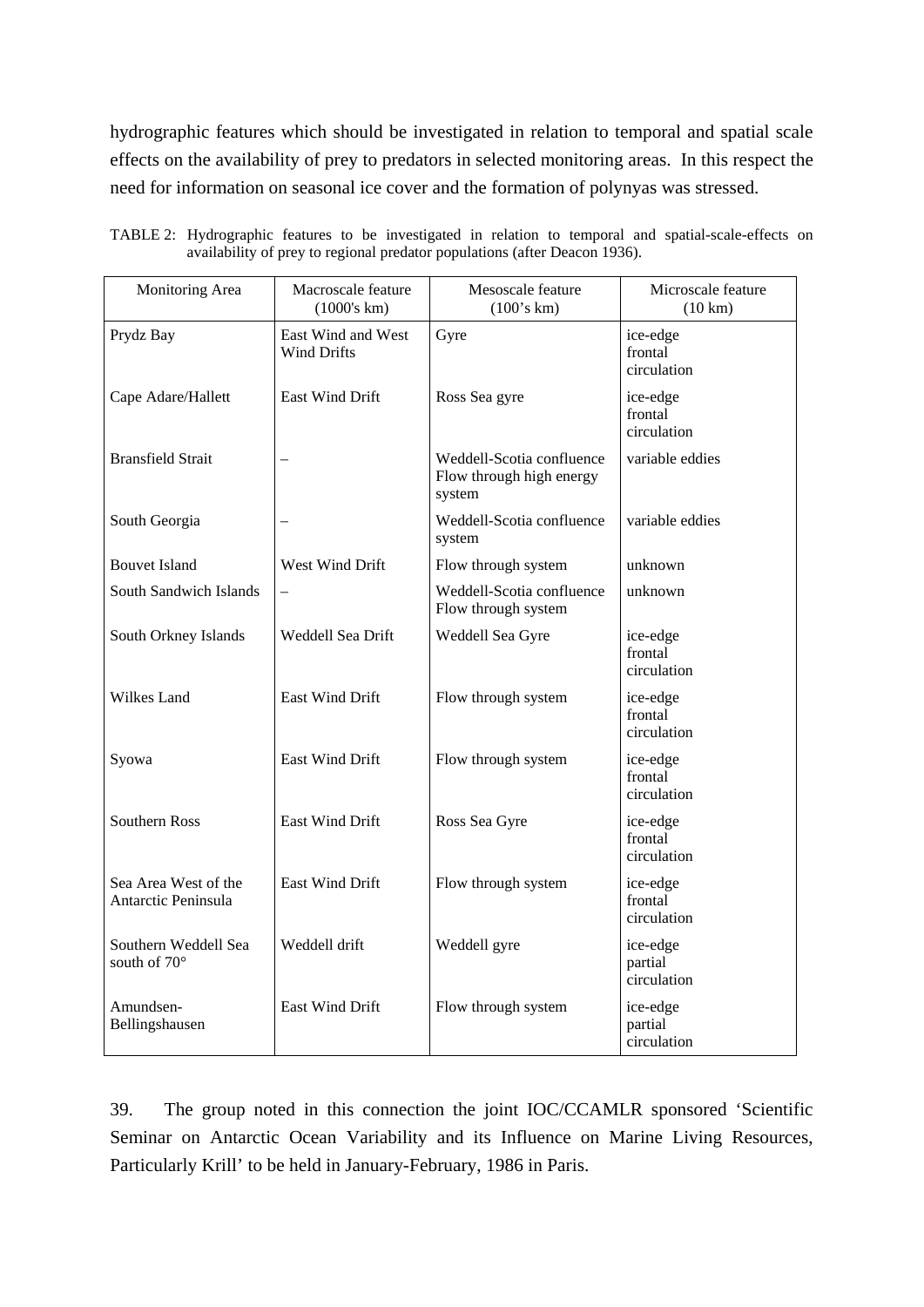40. The need to define areas offering some form of experimental control was discussed. It was agreed that studies at a variety of locales, each with different characteristics in respect to resources, harvesting, etc., would be the best means of evaluation and that it was impracticable to set up control sites for the recommended monitoring locales at this time.

# ESTABLISHMENT OF AN ECOSYSTEM MONITORING PROGRAM

41. In recommending the establishment of an ecosystem monitoring program, the approach adopted was:

- to consider those attributes of predators most suitable for the immediate development of field program and those requiring directed research aimed at this evaluation,
- to consider the kind of information on predator-prey interactions most relevant to establishing correlations between changes in predator parameters and those in prey availability; and for distinguishing between natural variations in prey availability and those induced by harvesting.

42. It was agreed that a variety of specialised research programs on both predators and prey, especially including multi-disciplinary, integrated operations in certain key areas be undertaken. The acquisition of data on the distribution and abundance of predators and prey, by means of both systematic surveys, and, in respect to prey, by means of suitably detailed reporting of harvest catches, should proceed.

43. Species and parameters of species which could form the basis of monitoring programs were identified and set out in Table 3. Theoretically, elements of this program could be implemented but effective implementation on an adequate scale requires development and deployment of automatic recording devices.

44. A second group of parameters (Table 4), again with the focus on predators, was considered to have potential for monitoring purposes, but requires additional research to assess whether this potential can be achieved.

45. Further topics of directed research (Table 5) are required to interpret changes in monitored parameters and to provide increased understanding of important processes operating in the ecosystem.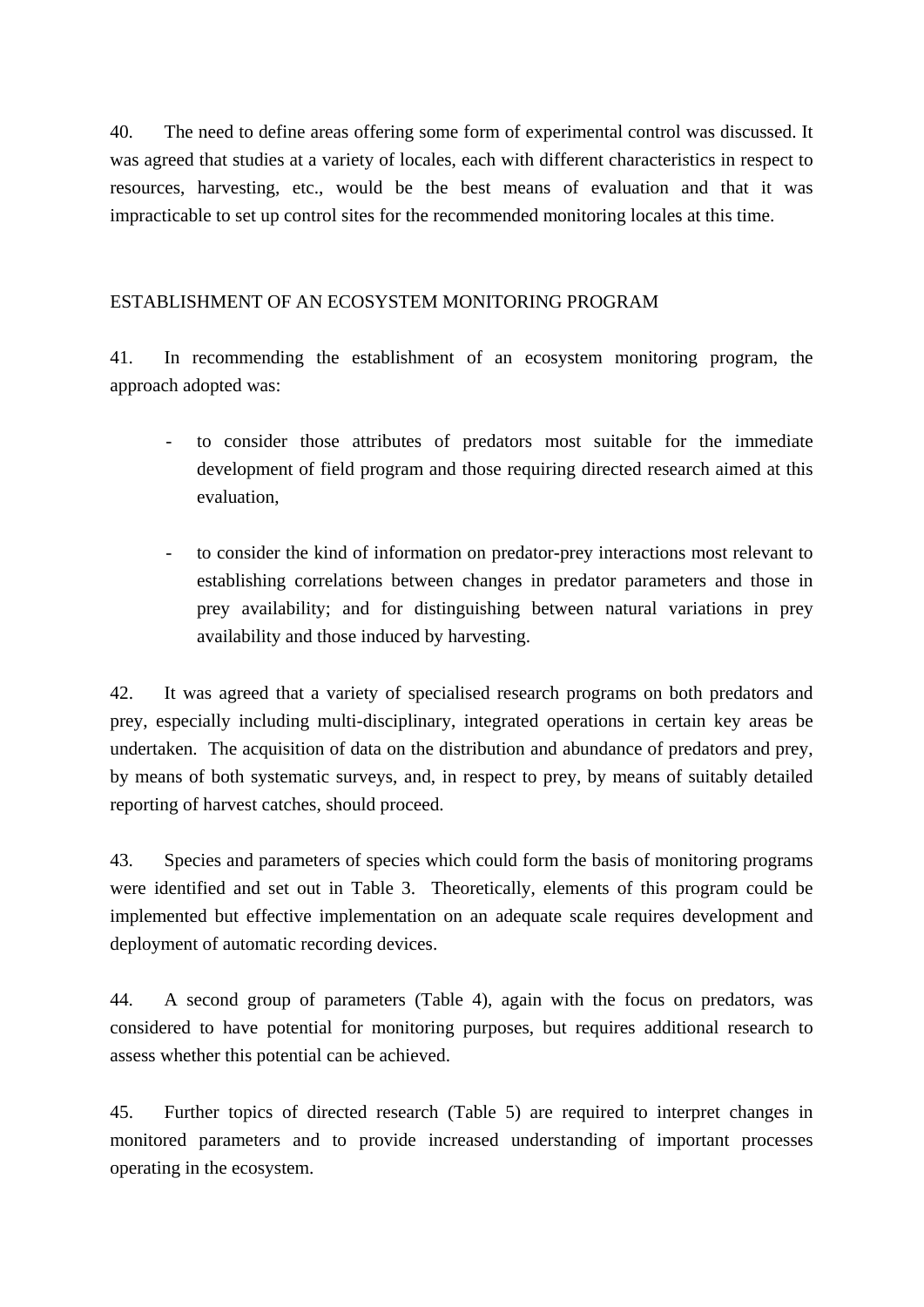| <b>Species</b>      | Parameters                    | Feasibility<br>at present | Time-series<br>required** | Integration<br>$time***$ |
|---------------------|-------------------------------|---------------------------|---------------------------|--------------------------|
| Antarctic fur seal  | Foraging/attendance cycles    | $++*$                     | Short–medium              | D                        |
|                     | Pup growth and weaning weight | $+++$                     | Short–medium              | M                        |
| Crabeater seal      | Reproductive rates            | $++$                      | Long                      | Y                        |
|                     | Age at sexual maturity        | $+++$                     | Long                      | Y                        |
|                     | Cohort strength               | $+$                       | Long                      | YY                       |
| Penguins            | Arrival weight                | $+^*$                     | Medium                    | MМ                       |
| (Adelie, chinstrap) | Population size               | $++$                      | Medium-long               | $M-Y$                    |
| macaroni)           | Survival & fecundity          | $^{+}$                    | Long                      | $M-Y$                    |
|                     | Incubation shift duration     | $+^*$                     | Medium-long               | D                        |
|                     | Meal size                     |                           | Medium                    | D                        |
|                     | Breeding success              | $+++$                     | Medium-long               | M                        |
|                     | Foraging trips                | $+^*$                     | Short–medium              | D                        |
|                     | Fledging weights              | $+^*$                     | Medium                    | M                        |
|                     | Adult weight at fledging      | $+^*$                     | Medium                    | M                        |
|                     | Macaroni weight before moult  | $+^*$                     | Medium                    | D                        |

Table 3: Evaluation of parameters of potential utility for monitoring program starting now.

\* Significantly enhanced by development and/or deployment of automatic recording equipment.

| **  |      | Short $=$ 3-5 years                                       |
|-----|------|-----------------------------------------------------------|
|     |      | Medium $= 5-10$ years                                     |
|     | Long | $=$ more than 10 years                                    |
| *** | D    | $=$ days (real time over which the parameter is measured) |
|     | M    | $=$ months                                                |
|     | Y    | $=$ years                                                 |

| Table 4: | Programs of directed research of importance for obtaining data on and evaluation of parameters of |
|----------|---------------------------------------------------------------------------------------------------|
|          | potential monitoring significance.                                                                |

| <b>Species</b>     | Program                                                                                                                                                                                                                     | Time-series required**                                                         | Integration<br>time***                |
|--------------------|-----------------------------------------------------------------------------------------------------------------------------------------------------------------------------------------------------------------------------|--------------------------------------------------------------------------------|---------------------------------------|
| Antarctic fur seal | Indices of body condition (blood, blubber)<br>Juvenile tooth size<br>Fine structure of teeth                                                                                                                                | Unknown; prob.medium<br>Medium-long<br>Short-medium                            | <b>MM</b><br>Y<br>M                   |
| Crabeater seal     | Collection of material for further analyses<br>of demographic variables<br>Instantaneous growth rates<br>Juvenile tooth size<br>Indices of body condition (blood, blubber)<br>Feeding behaviour, using satellite technology | Long<br>Unknown; prob.medium<br>Medium-long<br>Unknown; prob.medium<br>Unknown | Y<br>$M$ ?<br>Y<br><b>MM</b><br>$D-M$ |
| Penguins           | Feeding behaviour and frequency                                                                                                                                                                                             | Unknown                                                                        | $D-M$                                 |
| Minke whales       | Surveys of abundance using sightings<br>(as by IDCR)                                                                                                                                                                        | Long                                                                           | Y                                     |

\*\* - see footnotes to Table 3.

\*\*\*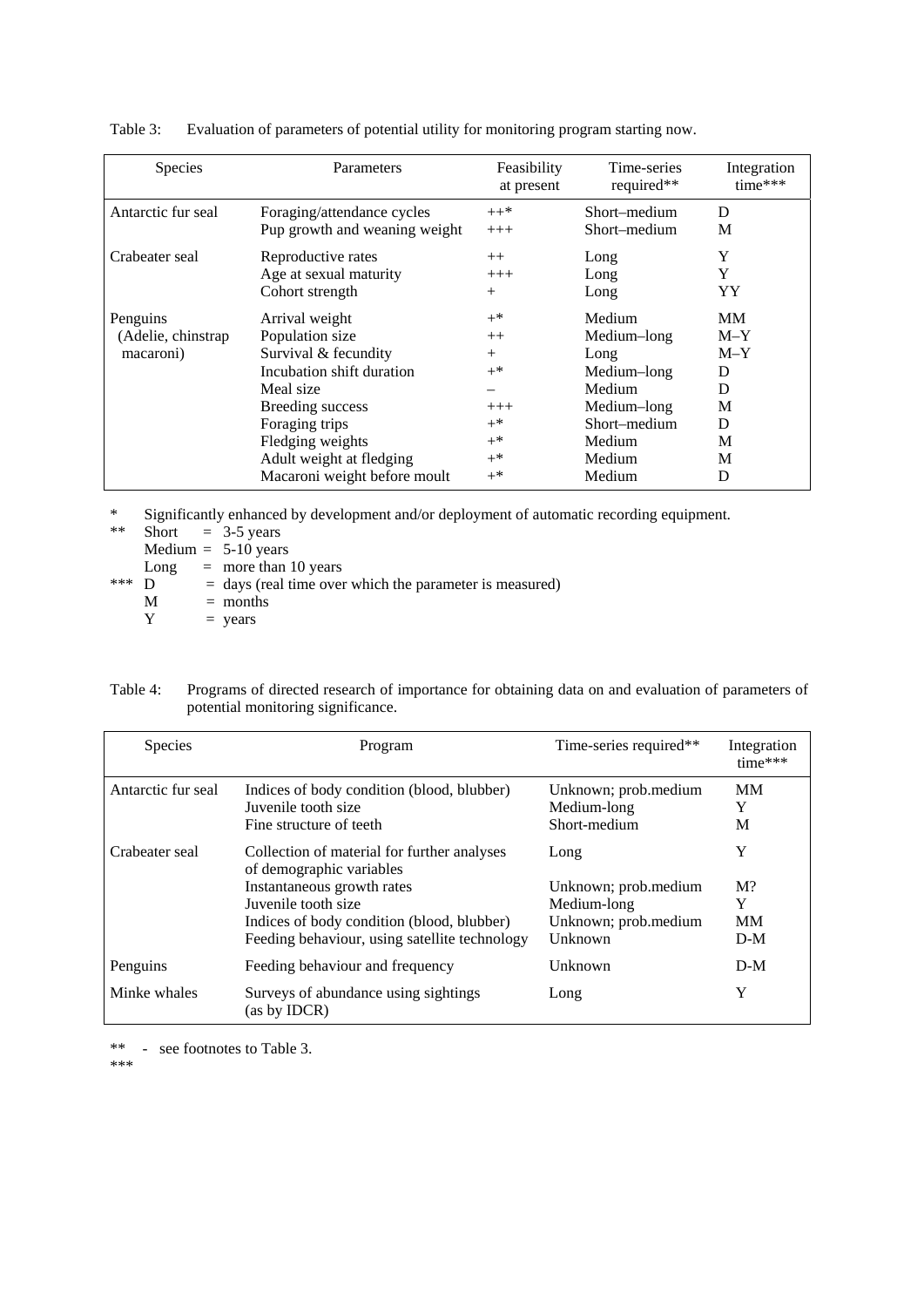| <b>Species</b>     | Program                                                                                       | Location/comments                                                                 |
|--------------------|-----------------------------------------------------------------------------------------------|-----------------------------------------------------------------------------------|
| Antarctic fur seal | Survey of potential new sites for<br>monitoring studies                                       | S. Sandwich, S. Orkney, S. Shetland Is.,<br>Antarctic Peninsula                   |
|                    | Monitoring population trends by<br>counting of pup production                                 | S. Georgia and other sites selection<br>following above                           |
|                    | Location of summer and winter foraging<br>areas using satellite technology                    | S. Georgia and other sites when selected                                          |
| Crabeater          | Quantitative studies of diet                                                                  | All areas, especially selected integrated<br>study areas                          |
|                    | Determination of stock separation using<br>satellite technology and biochemical<br>techniques | All residual pack-ice areas                                                       |
|                    | Repeat surveys to estimate abundance<br>and assess population trends                          | Amundsen-Bellingshausen high priority<br>followed by the other two selected areas |
|                    | Foraging areas and movements using<br>satellite technology                                    | Develop at selected sites, then expand                                            |
| Penguins           | Development of automatic weighing<br>devices                                                  | Develop at selected sites, then all sites if<br>practical                         |
|                    | Foraging areas and movements using<br>satellite technology                                    | as above                                                                          |

Table 5: Programs of directed research on predators providing data Of fundamental importance for initiating or interpreting the results of monitoring studies.

46. Parameters to be considered for the assessment of the biological/demographic status of prey species in relation to their availability to predators require information on distribution, abundance, aggregation and causative associations between prey production and their utilisation by predators. In particular, the group draws attention to the importance of evaluating whether regional concentrations of krill constitute separate management stocks.

47. It was further agreed that consideration should be given to the application of fishing pressure in selected areas as perturbation experiments giving insight into the responses of key components of the ecosystem to predetermined pressures on the food resources.

48. Monitoring the status of depleted stocks of whales, which were themselves the subject of a harvest, is another facet of importance to CCAMLR since Article II of the Convention specifies that exploitation of krill or other food species should not impede the restoration of depleted stocks.

49. The Group noted that monitoring of long-term trends in population sizes of each whale stock is an important element in the monitoring of the Antarctic marine ecosystem. It therefore recommended that the Scientific Committee consult with the International Whaling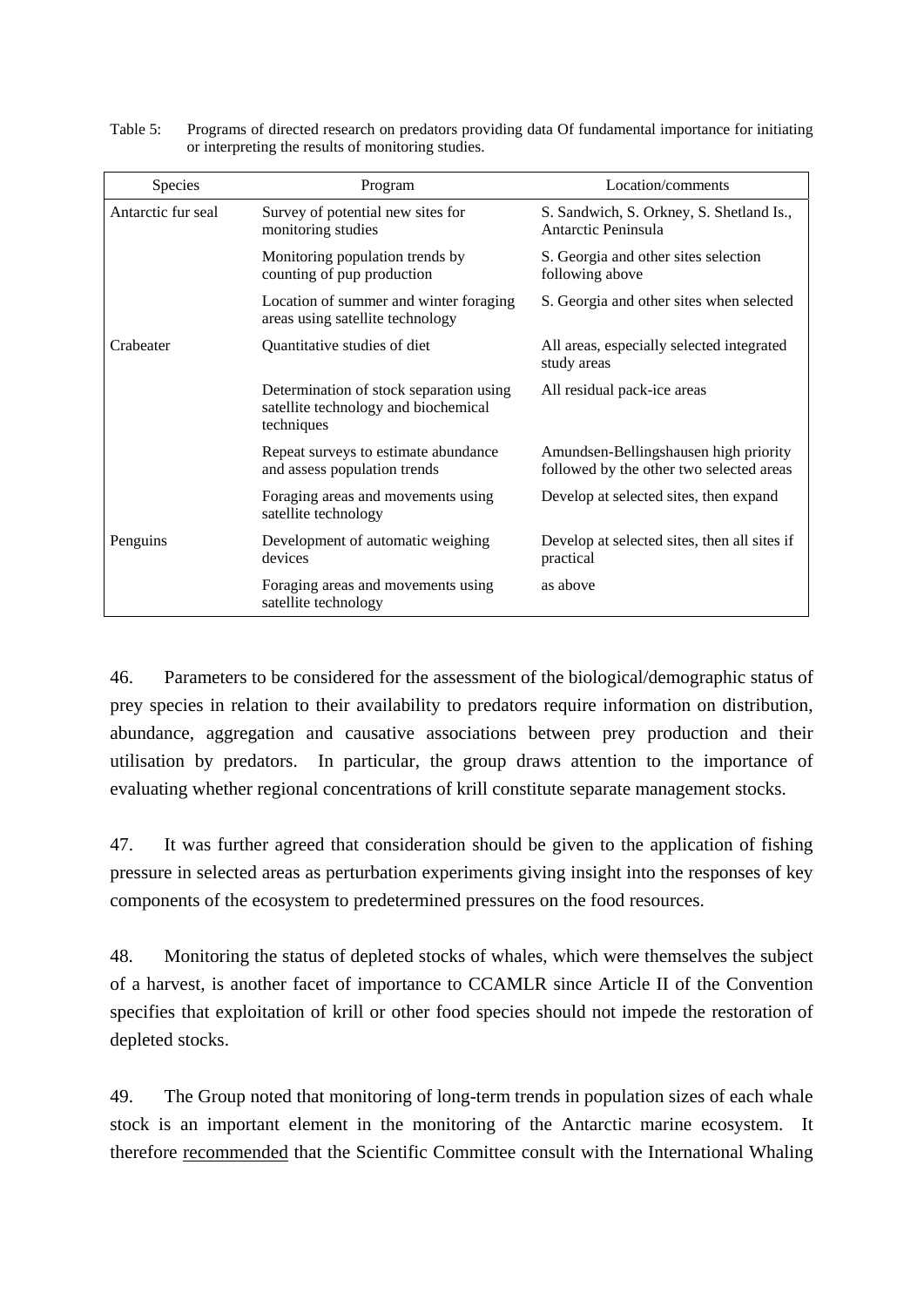Commission on the present status of Antarctic whale populations and the means by which trends might be monitored in the future.

50. Satellite sensing is being investigated for a wide range of purposes, some already operational (e.g., sea ice cover), others highly desirable (e.g., foraging movements of seals and penguins in both summer and winter), while some are merely suggestions at this stage (e.g., as a possible means of monitoring the distribution of fishing effort). The group recommends that satellite sensing techniques be developed and applied wherever possible.

51. The establishment of monitoring programs would require the use of a computerised data base system for data storage, retrieval and processing. This in turn will require a suite of processing algorithms to be developed.

## RECOMMENDATIONS

The Ad Hoc Working Group on Ecosystem Monitoring recommended that:

1. A long-term ecological monitoring program should be initiated in the priority areas as identified in paragraphs 33–37.

2. Pilot studies on predators and their prey commence as soon as possible to monitor the variables identified in Table 3.

3. Directed ecological research on predators and their prey be initiated as soon as possible to determine potential indicator variables and essential background information for species and parameters as identified in Tables 4 and 5.

4. The CCAMLR Scientific Committee establish a group charged with the design, planning, implementation (including data collection and evaluation), and coordination of an ecosystem monitoring program as recommended above, taking into account the concommittant requirements for monitoring prey and environmental factors.

5. To assist the group described in Recommendation 4, members of CCAMLR conducting research in the Convention area be requested to submit to the Secretariat inventories of relevant past and present programs and relevant data concerning the species and parameters at the priority monitoring sites and areas listed in this report.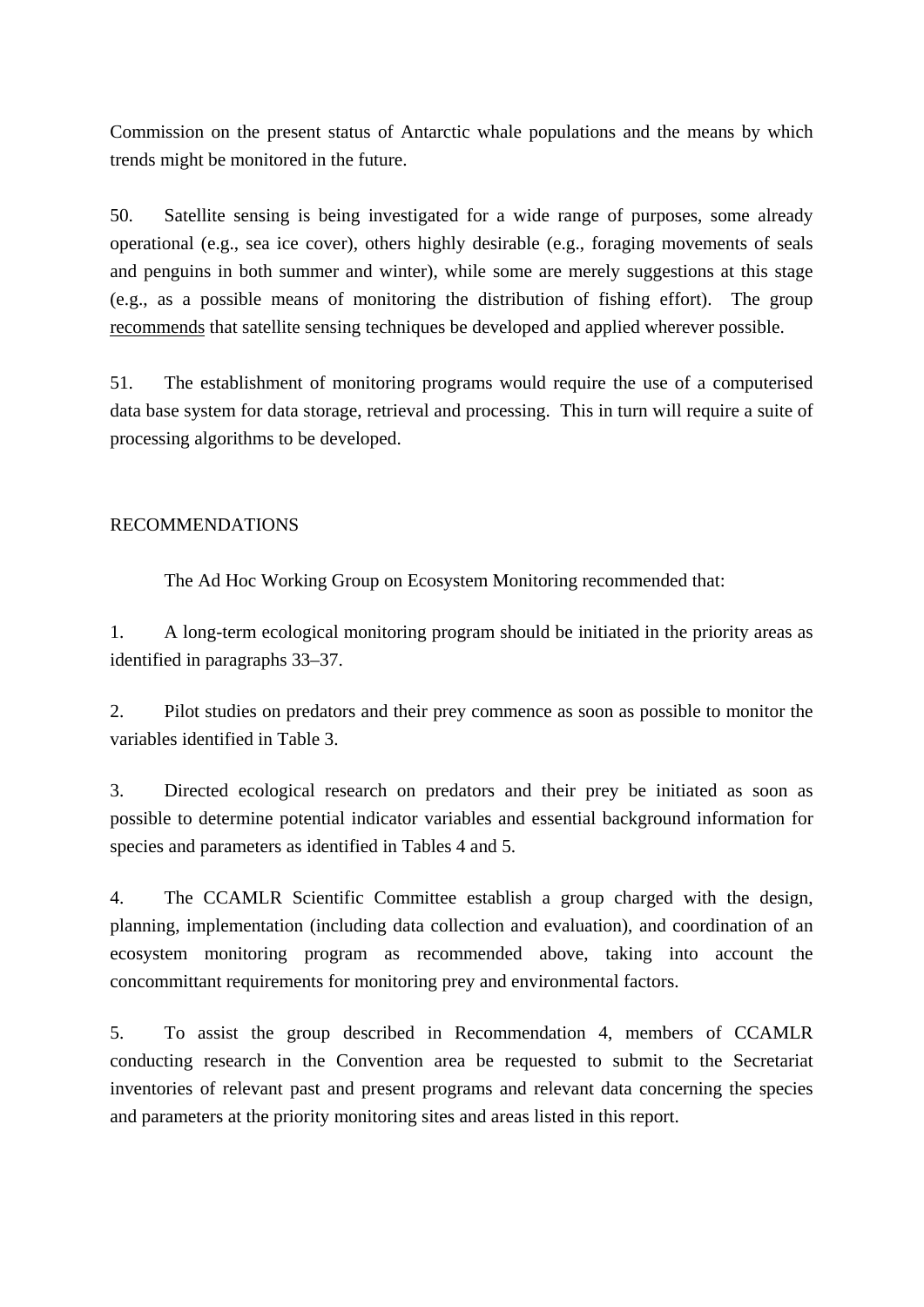6. The Scientific Committee of CCAMLR consult with the international Whaling Commission on the current status of Antarctic whale populations and the means by which trends might be monitored in the future.

7. That a high priority be given to further evaluation whether regional concentrations of krill constitute separate stocks for management purposes.

# CLOSING OF THE MEETING

1. The report was adopted and the meeting was closed at 1700 hours on Saturday, 11 May.

2. The Convenor thanked the Rapporteurs of all Groups and the Chairmen of the Sub-groups for their work. He particularly thanked Dr. J. Bengtson for the organisation of the meeting and the Director of the National Marine Mammal Laboratory and his staff for hosting the meeting.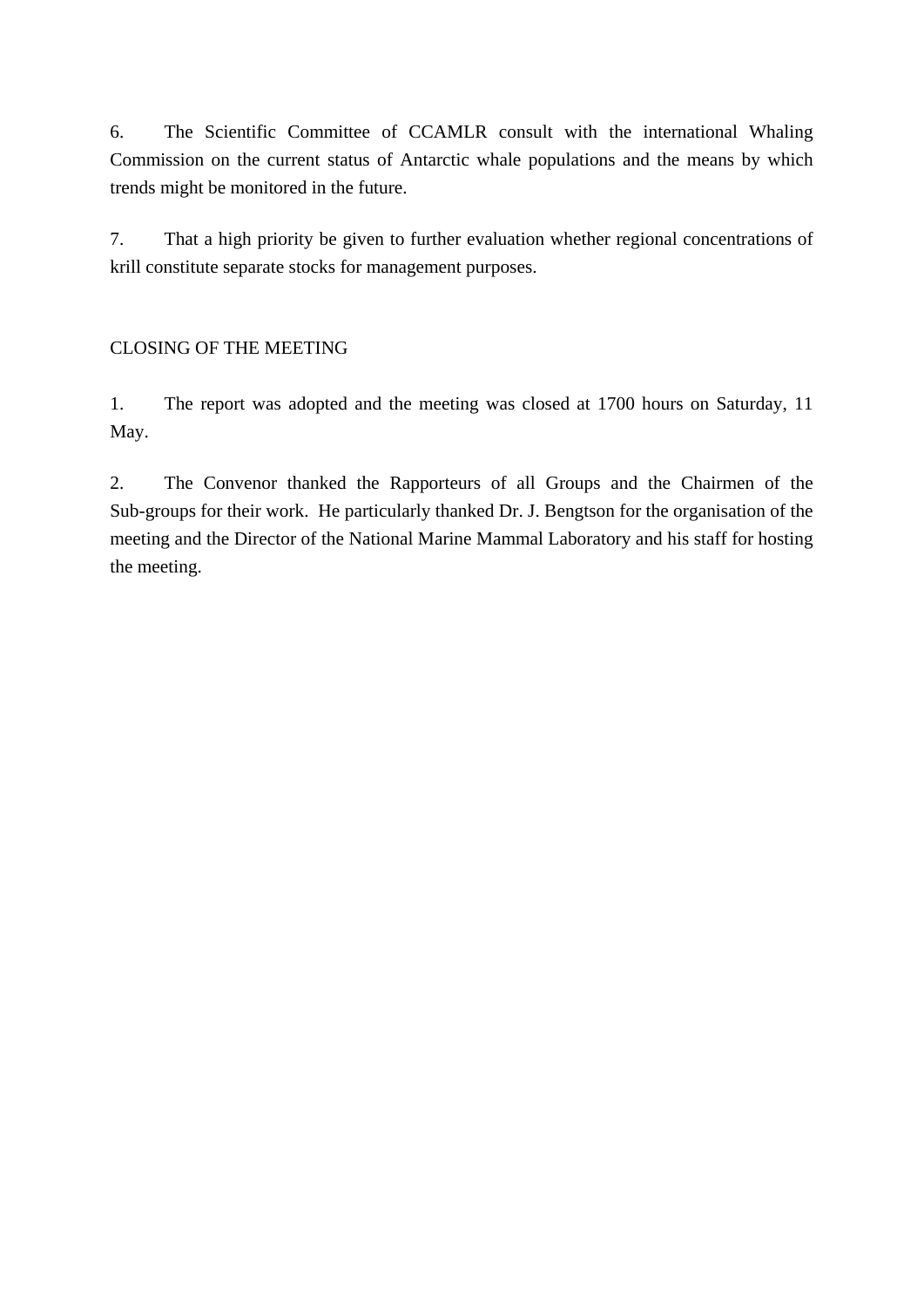# APPENDIX I

## **AGENDA**

- 1. Introduction by Convenor, and proposed procedures for conducting the meeting.
- 2. Approval of Agenda.
- 3. Review the objectives of ecosystem monitoring.
- 4. Review the responses to the CCAMLR Scientific Committee of the SCAR Group of Specialists on Seals and the BIOMASS Working Party on Bird Ecology.
- 5. Review the life history characteristics and parameters of dependent and related species likely to be useful to ecosystem monitoring studies.
- 6. Identify dependent and related species which have greatest potential to function as indicators of the possible effects of krill harvesting.
- 7. Consider the types of studies necessary to establish baseline data and to evaluate natural variation in biological and environmental variables.
- 8. Describe sampling and data collection procedures required to detect effects of fisheries activities on components of the ecosystem.
- 9. Consider experiments to be undertaken in collaboration with fisheries activities.
- 10. Evaluate potential sites and areas for ecosystem monitoring programs.
- 11. Formulate and recommend specific actions for planning and implementing multinational ecosystem monitoring programs.
- 12. Other items.
- 13. Adoption of report.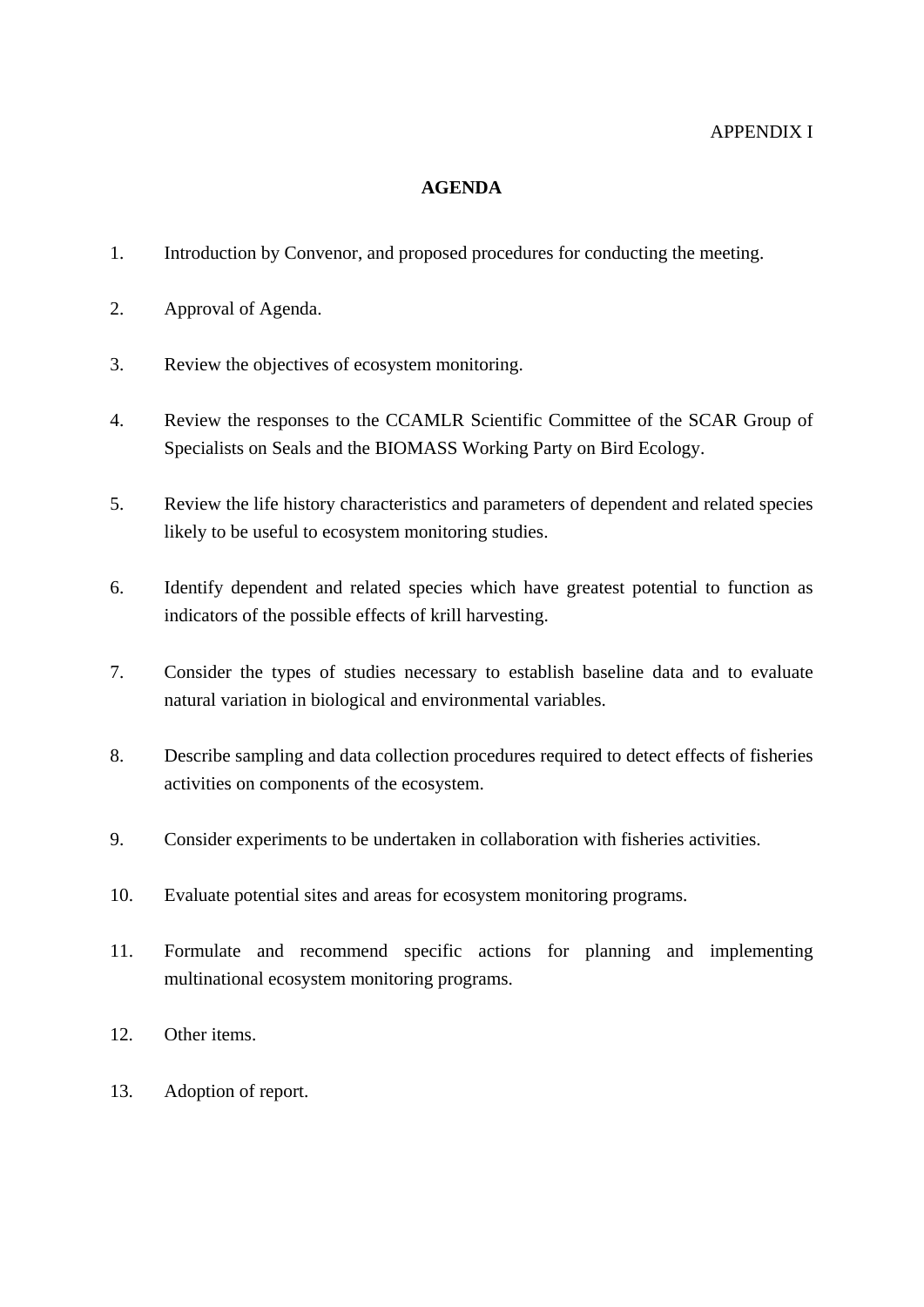### APPENDIX II

### **LIST OF PARTICIPANTS**

- 1. David G. Ainley Point Reyes Bird Observatory Stinson Beach, California 94970 U.S.A.
- 2. J. L. Bengtson National Marine Mammal Laboratory Northwest and Alaska Fisheries Center, NMFS, NOAA 7600 Sand Point Way N.E. Seattle, Washington 98115 U.S.A.
- 3. H. W. Braham (IWC representative) National Marine Mammal Laboratory Northwest and Alaska Fisheries Center, NMFS, NOAA 7600 Sand Point Way N.E. Seattle, Washington 98115 U.S.A.
- 4. J. Bravo de Laguna Instituto Espanol de Ocenografia Apartado 1373 38080 Santa Cruz de Tenerife, Spain
- 5. R. G. Chittleborough Department of Conservation and Environment 1 Mount Street Perth, Western Australia 6000, Australia
- 6. Justin G. Cooke (IUCN representative) Institute of Animal Resource Ecology University of British Columbia Vancouver, B.C., Canada
- 7. J. P. Croxall British Antarctic Survey, High Cross Madingley Road Cambridge CB3 0ET, UK
- 8. Inigo Everson British Antarctic Survey, High Cross Madingley Road Cambridge CB3 0ET, UK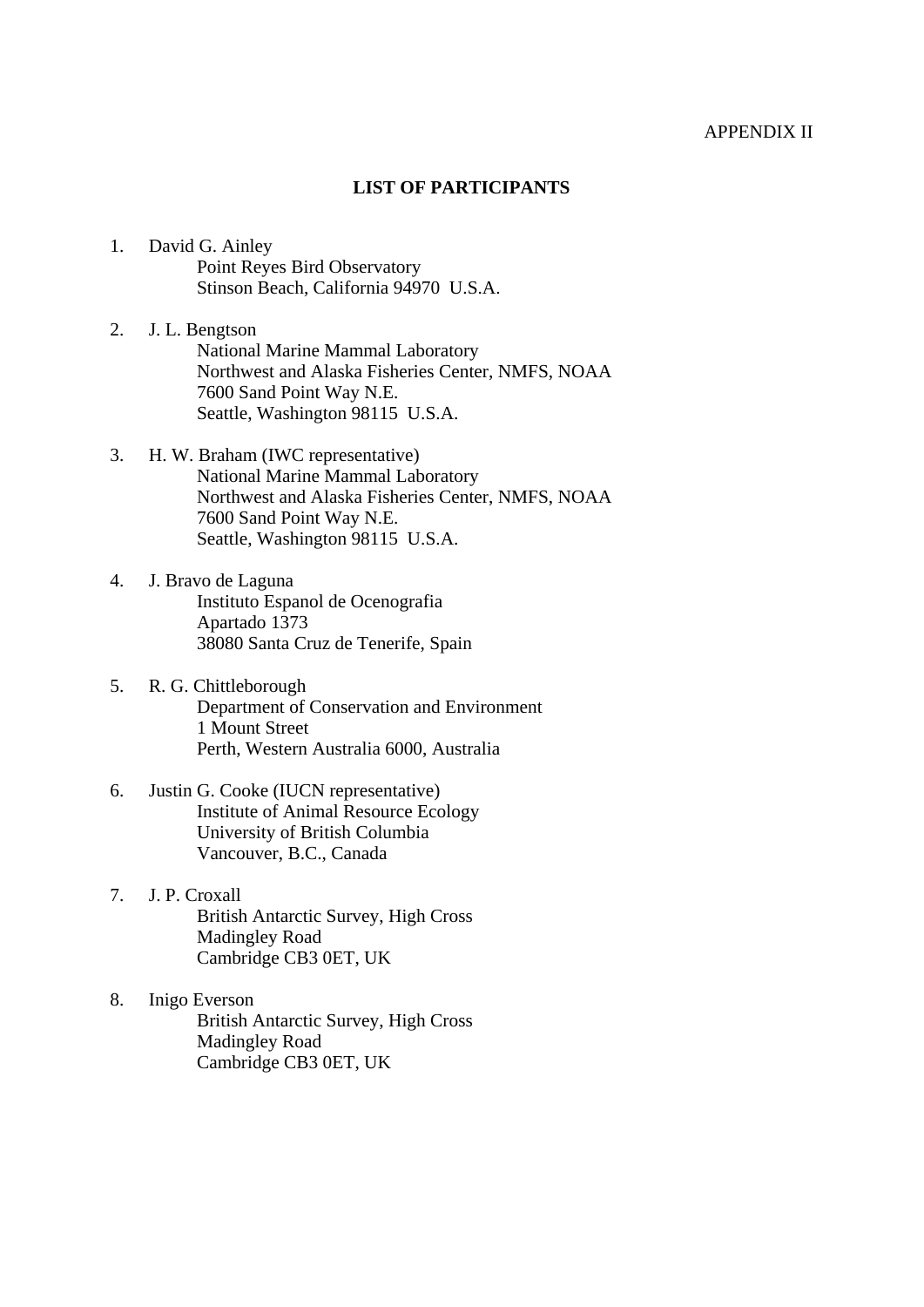- 9. Robert J. Hofman Scientific Program Director Marine Mammal Commission 1625 'Eye'St. NW Washington, D.C. 20006 U.S.A.
- 10. Takao Hoshiai National Institute of Polar Research 9-10, Kaga 1-chome, Itahashi-Ku Tokyo 173, Japan
- 11. Gerd Hubold Alfred Wegener Institut Für Polarforschung Columbus Center 285 Bremerhaven, FRG

## 12. K. Kerry

 Antarctic Division Department of Science Channel Highway Kingston, Tasmania 7150, Australia

- 13. D. G. M. Miller Sea Fisheries Research Institute Private Bag X2 Roggebaai, South Africa
- 14. Yasuhiko Naito National Institute of Polar Research 9-10, Kagal-chome, Italiashi-ku Tokyo 173 Japan
- 15. D. L. Powell CCAMLR Secretariat
- 16. Eugene Sabourenkov CCAMLR Secretariat
- 17. Kenneth Sherman National Marine Fisheries Service, NOAA Laboratory, Narragansett, Rhode Island U.S.A.
- 18. Yasuhiko Shimadzu Far Seas Fisheries Research Laboratory 5-7-1, Orido, Shimizu Shizuoka-ken Japan 424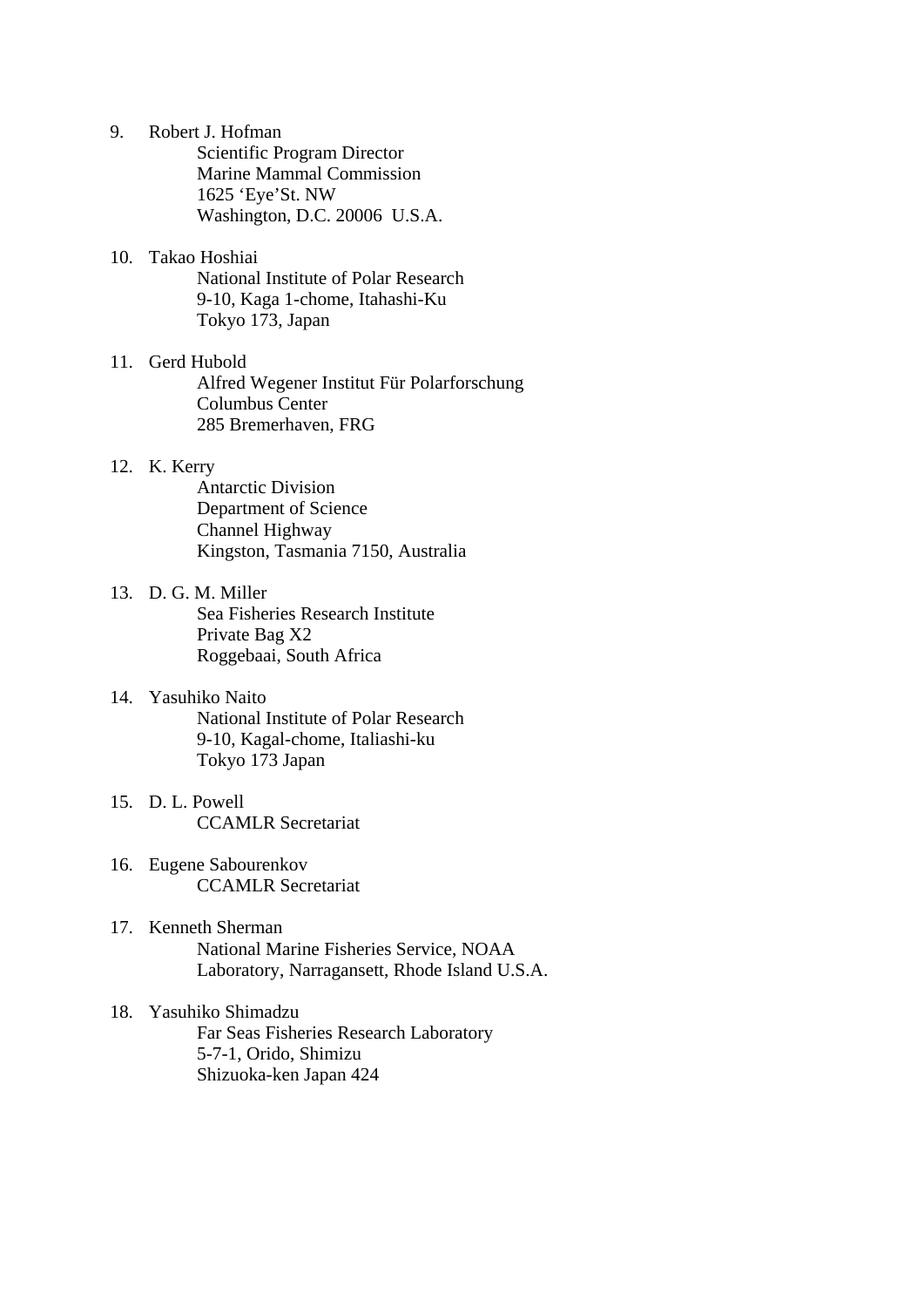- 19. W. R. Siegfried FitzPatrick Institute University of Cape Town Rondebosch 7700, South Africa
- 20. Volker Siegel Bundesforschungsanstalt f. Fischerei Institut f. Seefischerei, Palmaille 9 2 Hamburg 50, FRG
- 21. I. Stirling (invited expert) Canadian Wildlife Service Edmonton, Alberta, Canada
- 22. Donald B. Siniff (SCAR representative) 109 Zoology Bldg., University of Minnesota Minneapolis, Minnesota 55455 U.S.A.
- 23. Jarl-Ove Stromberg Kristineberg Marine Biological Station Kristineberg 2130, S-45034 Fiskebackskil, Sweden
- 24. Aldo Tomo

 Instituto Antartico Argentino Cerrito 1248 - (1010) Buenos Aires, Argentina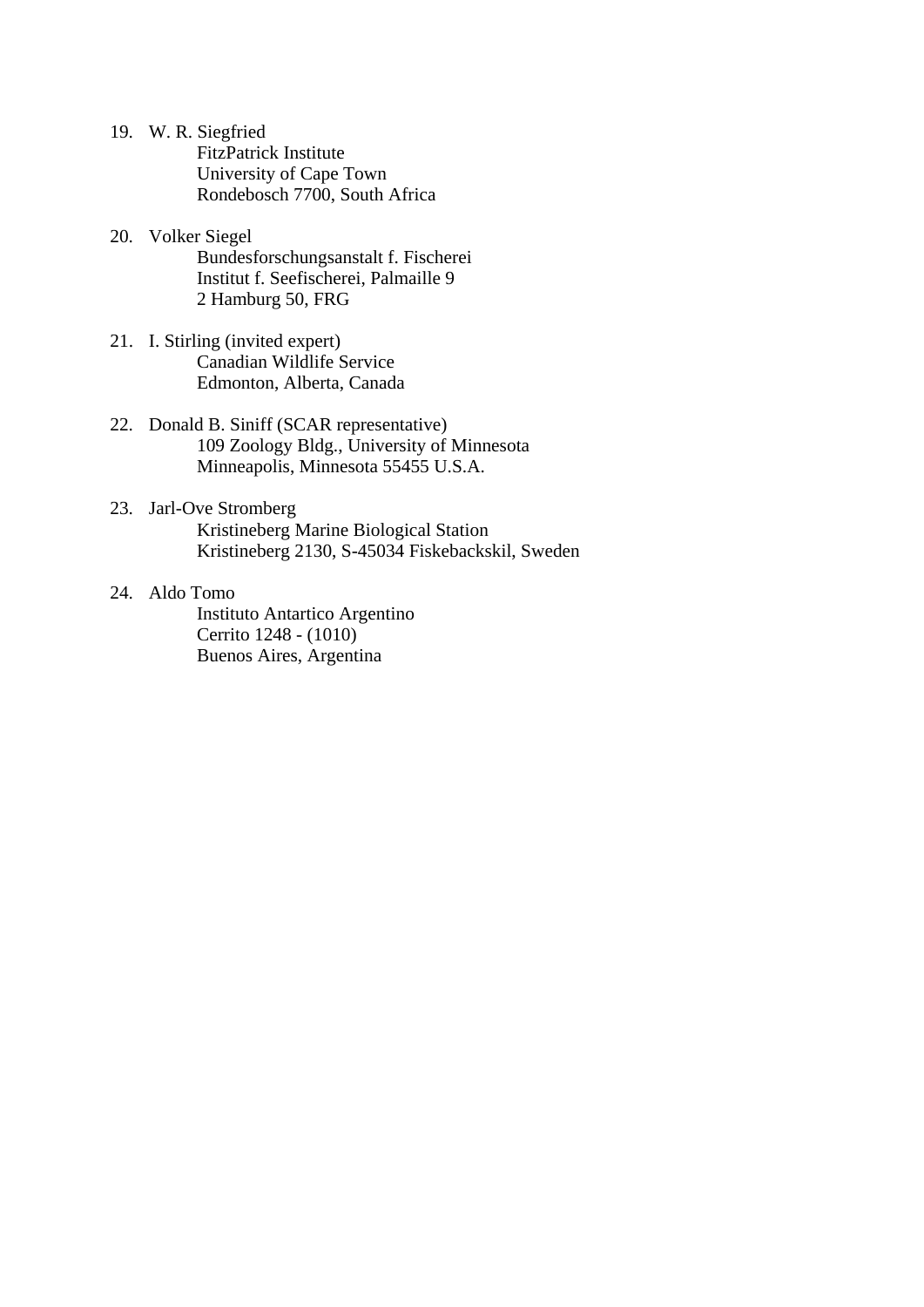## **BACKGROUND DOCUMENTS**

- The following list contains documents which provided background information for the meeting.
- (a) Documents submitted to SC-CAMLR
- Report of SC-CAMLR-II. Questions to the BIOMASS Working Party on Bird Ecology and the SCAR Group of Specialists on Seals with respect to the potential role of birds and seals as indicators of change in the Antarctic marine ecosystem.
- SC-CAMLR-III/7. Ecosystem management: Proposal for undertaking a coordinated fishing and research experiment at selected sites around Antarctica.
- SC-CAMLR-III/BG/4. Ecosystem monitoring and management: Summary of papers presented at the third meeting of the Scientific Committee.
- SC-CAMLR-III/BG/5. Monitoring indicators of possible changes in the Antarctic marine ecosystem.
- SC-CAMLR -III /BG/7. Marine mammal fishery interactions: Modelling and the Southern Ocean.
- SC-CAMLR-III/BG/9. Summary of the responses of the BIOMASS Working Party on Bird Ecology and SCAR Group of Specialists on Seals on the questions of SC-CAMLR on indicator species.

#### (b) BIOMASS SCAR Reports

BIOMASS Report Series Numbers 8, 16, 18 and 21 provide background for Reports Numbers 34 and 35 and are included here for the sake of completeness.

- BIOMASS REPT SER No. 8. Antarctic bird biology. Pretoria 1979.
- BIOMASS REPT SER No. 16. Data, statistics and resource evaluation. Cambridge 1980.
- BIOMASS REPT SER No. 18. Antarctic bird biology II. Queenstown 1980.
- BIOMASS REPT SER No. 21. Meeting of the BIOMASS Working Party on Bird Ecology. Hamburg 1981.
- BIOMASS REPT SER. No. 34. Meeting of the Biomass Working Party on Bird Ecology. Wilderness 1983.

The relevant information is contained in SC-CAMLR-III/BG/9.

BIOMASS REPT SER. No. 35. Meeting of the SCAR Group of Specialists on Seals. Pretoria 1983.

The relevant information is contained in SC-CAMLR-III/BG/9.